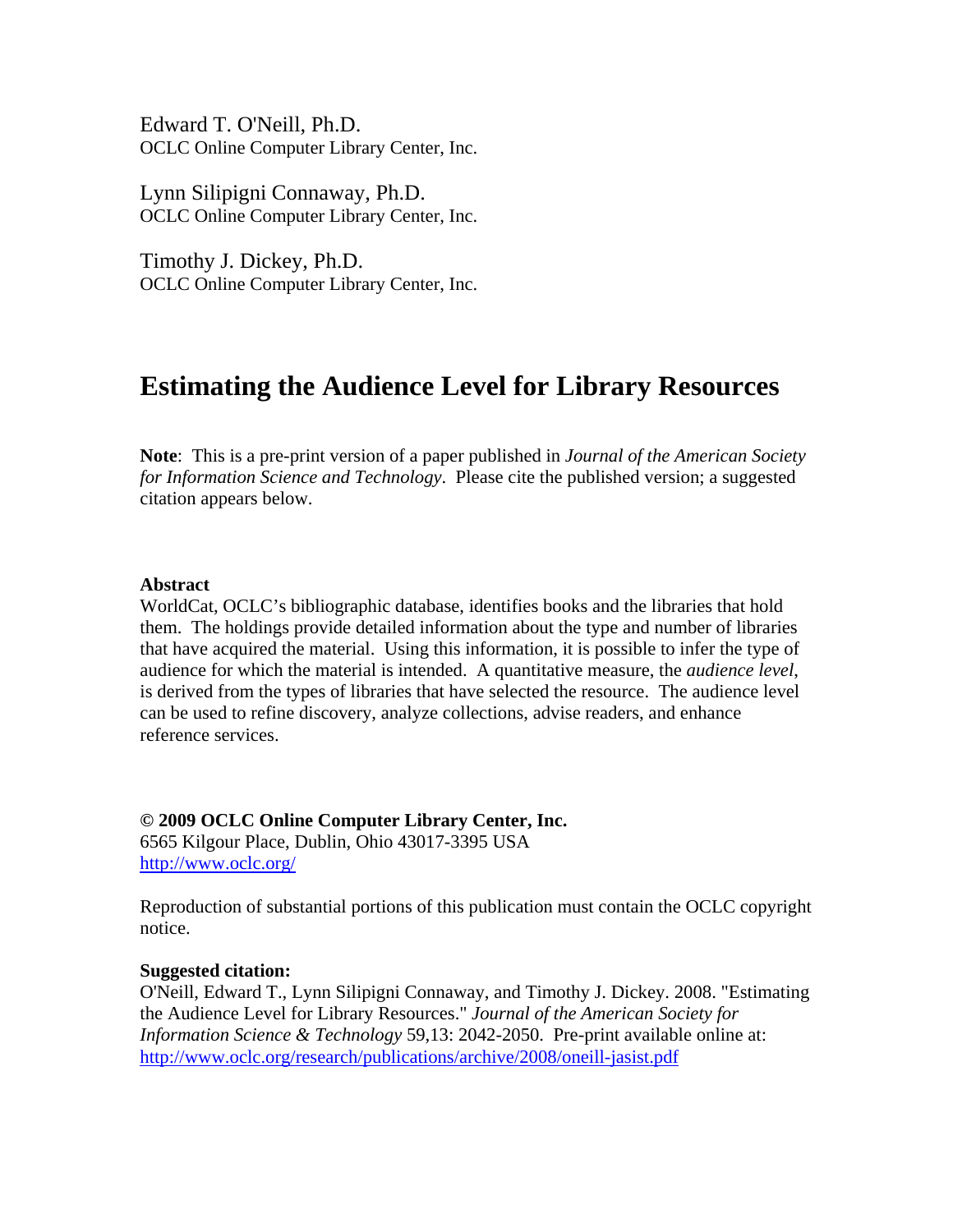## **Introduction and Statement of the Problem**

Current financial restrictions make it critical for librarians to use empirical data to assess and manage collections. Librarians assess collections to determine subject areas for acquisition, deaccession, digitization, preservation, and remote storage. They also must determine if the sources are relevant to their primary users' needs and expectations. One collection assessment method is to examine usage statistics, such as circulation and interlibrary loan data. Librarians employ usage data as one indicator of the materials' relevance.

Determining if the materials' content and presentation match the needs of the library's primary user groups is another form of collection assessment. The exponential amount of sources retrieved in the online environment can make it difficult to determine what content is appropriate for the intended audience's need. The audience level for a book theoretically represents the type of reader for which the resource is most appropriate, and thus can improve collection assessment and the development of a ranking system for discovery.

Estimating the audience level also can enhance information retrieval by increasing the relevance of items retrieved. Determining the audience level is difficult because there is no standard requiring the inclusion of this information in the bibliographic record, other than the Target Audience element in the MARC record and the Library of Congress Subject Heading (LCSH) form subdivisions which in terms of the audience level are both used primarily to identify juvenile material. The researchers hypothesized that the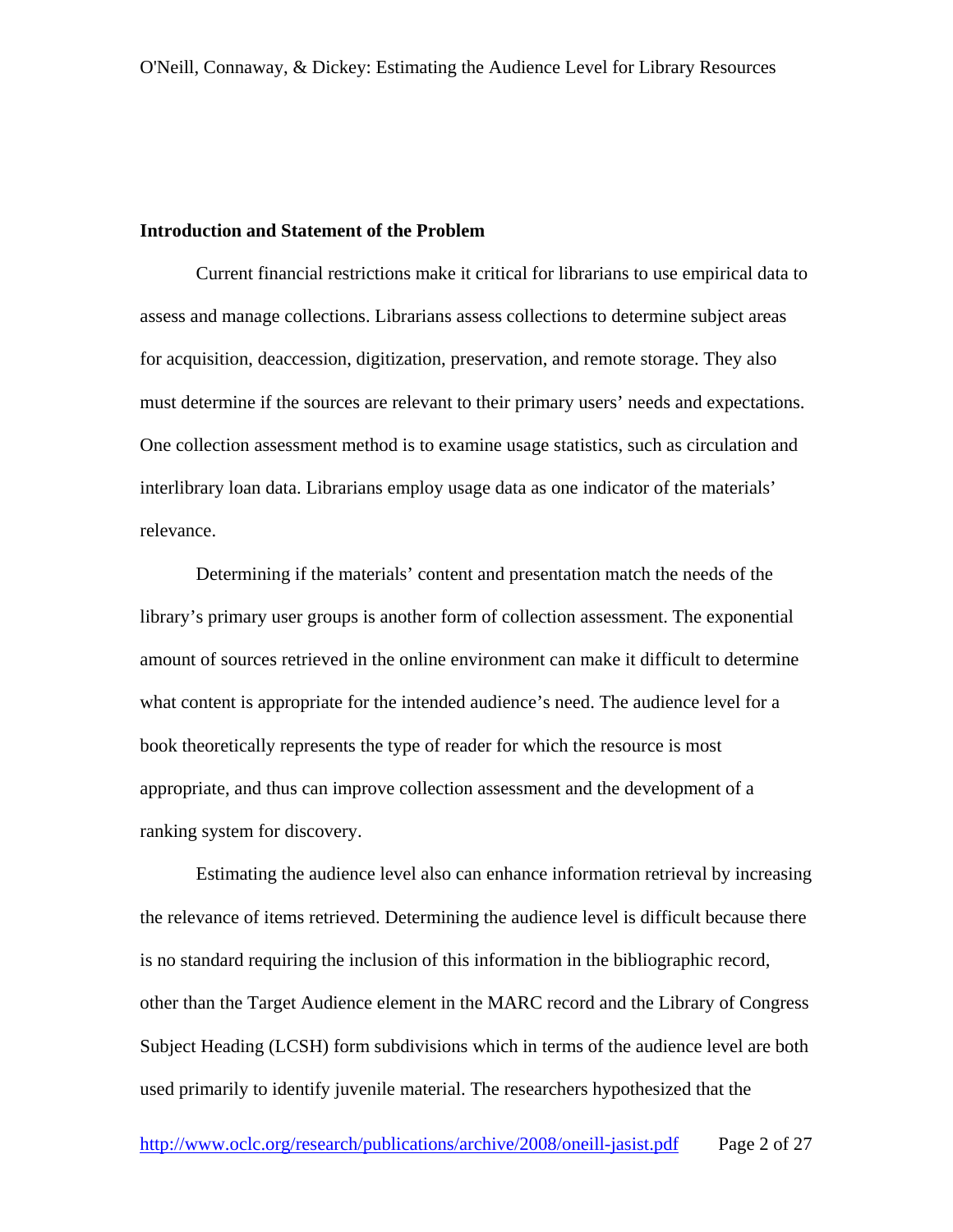O'Neill, Connaway, & Dickey: Estimating the Audience Level for Library Resources audience level could be estimated from the types of libraries – research, academic, public, and school – that have acquired the resource.

WorldCat, OCLC's bibliographic database, serves not only as an aggregator of bibliographic data, but also includes detailed holdings information that can support such an analysis. In July 2007, the WorldCat database contained more than 81 million records and identified more than a billion holding locations for library resources. WorldCat includes a holding symbol for every member library holding an item represented in the WorldCat database. Each holding represents a discrete selection decision implying that the material is relevant to the library's patrons and is consistent with the library's collection development strategy. Thus, the totality of these individual decisions can serve as a indicator of audience level.

#### **Literature Review**

 The literature on management and assessment of library collections is vast, but only recently has expanded to assess and describe collections by the characteristics of the libraries owning the collections. As early as 1979, Bonk and Magrill (pp. 305-313) attempted to collect an authoritative bibliography of the various methods for collection analysis. The principal methodologies at that time were either checklist-based, or based upon quantitative measures such as total volumes and total expenditures. Magrill's later, more exhaustive literature review of collection analysis methodologies revealed "variations on the traditional checking of standard bibliographies" (Magrill, 1985, 279). One of the most extensive bibliographies of collection assessment tools was that of Strohl (1999), who expanded the list of methods to include checklists, circulation data, citation analysis, the RLG-OCLC subject Conspectus, document delivery and ILL data, faculty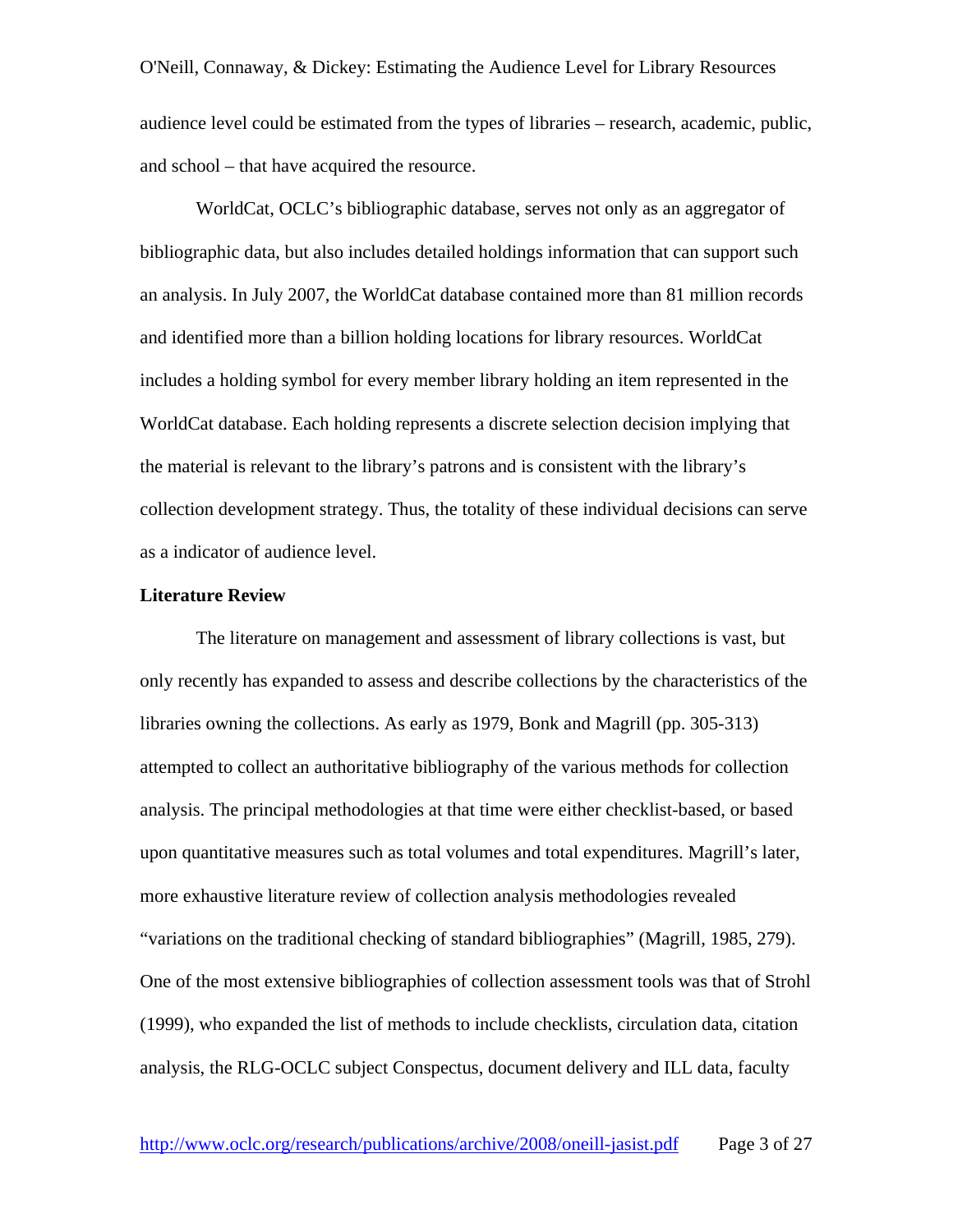recommendations, and user-centered evaluation. Philips and Williams (2003) were able to add little to the literature in terms of assessment methods, though they documented that the number of studies had increased exponentially. They mentioned only one study which used WorldCat holdings data as an assessment tool (Senkevitch and Sweetland 1996, see below).

 At the same time, researchers have suggested that the WorldCat database represents an "aggregate collection" (Lavoie, Connaway, & O'Neill April 2007, 107), which is appropriate for bibliometric study. Lavoie, Connaway, and O'Neill mined data from WorldCat to "map the landscape" of digital resources cataloged in WorldCat and held by member libraries, discovering more than one million digital resources within the database, and describing characteristics of this aggregate digital collection that support library decision-making. Bernstein (2005) studied a random sample of bibliographic records from WorldCat, in a "demographic study" to determine the characteristics of the aggregate monographic collection in the database (see also Schonfeld & Lavoie, 2006). These studies acknowledged that WorldCat does not "represent the totality of world library holdings" (Bernstein, 80), though as an aggregate collection, analysis of its contents "affords a high-level perspective on historical patterns, suggests future trends, and supplies useful intelligence with which to inform decision making" (Lavoie, Connaway, & O'Neill April 2007, 107).

 Several researchers have specifically used WorldCat's holdings to evaluate various types of library materials in the aggregate collection. The findings of Perrault (2002), for instance, reinforce the applicability of the WorldCat database as an aggregate collection for research. Specifically, she reported that the presence and accuracy of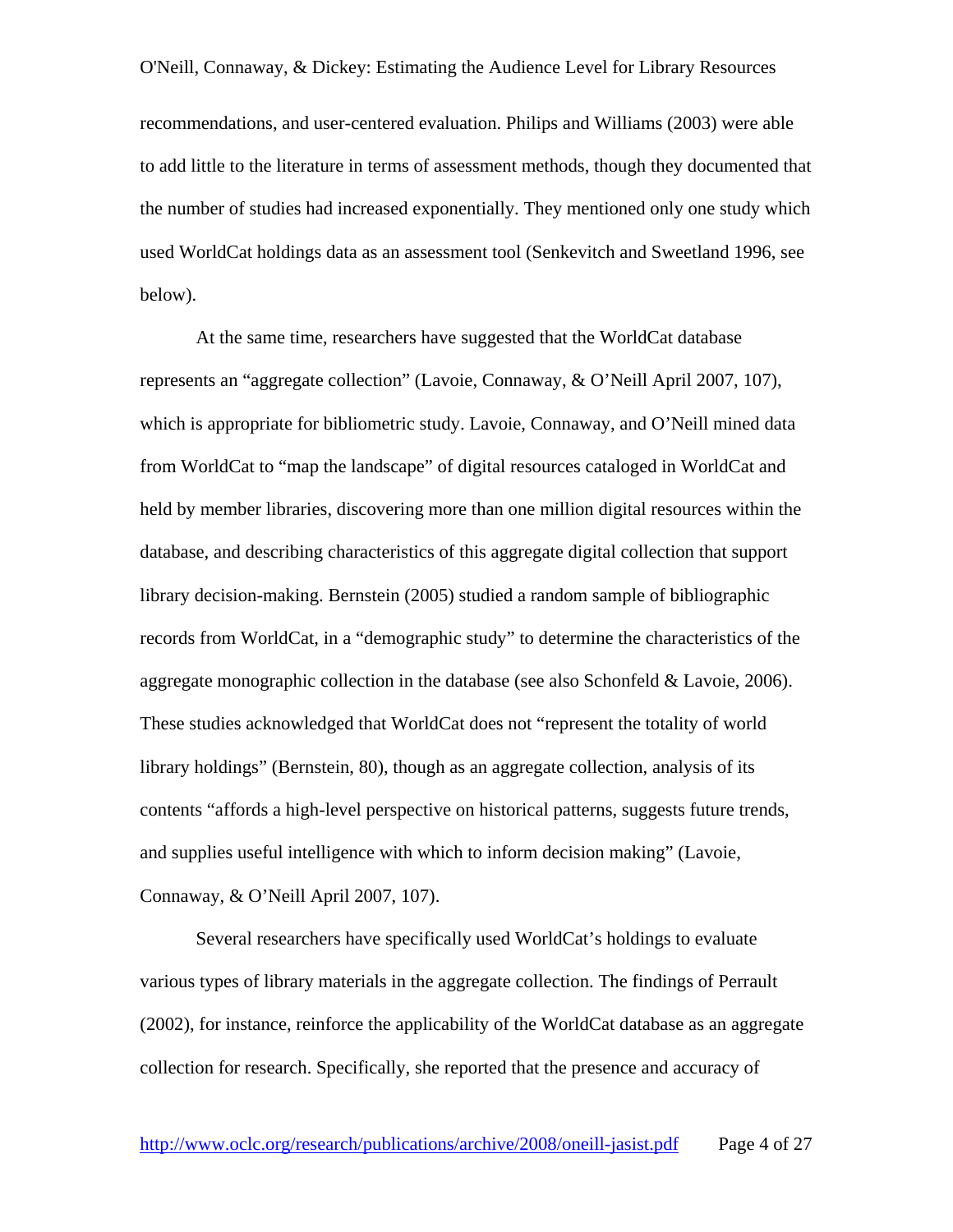O'Neill, Connaway, & Dickey: Estimating the Audience Level for Library Resources monographic holdings in WorldCat was mirrored by a profile of research libraries' collections. In two earlier studies, Perrault (1995; 1999) used the OCLC AMIGOS product as a source of data on general library collection patterns in the United States. Carpenter and Getz (1995), Ciliberti (1994), Velluci (in Gottlieb 1994; 1993), Gyeszky, Allen and Smith (1992), Harrell (1992), Joy (1992), Schwartz (1994), and Webster (1995) also used the OCLC AMIGOS Collection Analysis product for their research. However, many of these studies were evaluating the effectiveness of the AMIGOS tool itself rather than the collections themselves.

Connaway, O'Neill, and Prabha (2006) used WorldCat holdings specifically as the point of analysis, to identify a body of "last copies" and to provide data for deaccession, digitization, and preservation decisions. Other researchers used WorldCat holdings to assess collections. Serebnick (1992) identified and described small publishers' books owned by libraries and cataloged in WorldCat, while Serebnick and Cullars (1984) and Shaw (1991) assessed adult fiction collections included in WorldCat. The language and literature collections in WorldCat were identified and assessed by Sweetland and Christiansen (1997), while Wiberly (2002; 2004) focused on humanities and social science collections.

 Researchers have attempted to exploit WorldCat's library holdings data as a generalized tool for library collection analysis. Wallace and Boyce (1988) offered an early example of bibliometric analysis of WorldCat holdings as a measure of journal "value." The authors determined that they could not support a solitary correlation between how widely a journal is held and the journal's score on other evaluative criteria, such as citation analysis, ISI impact factors, and circulation statistics. Senkevitch and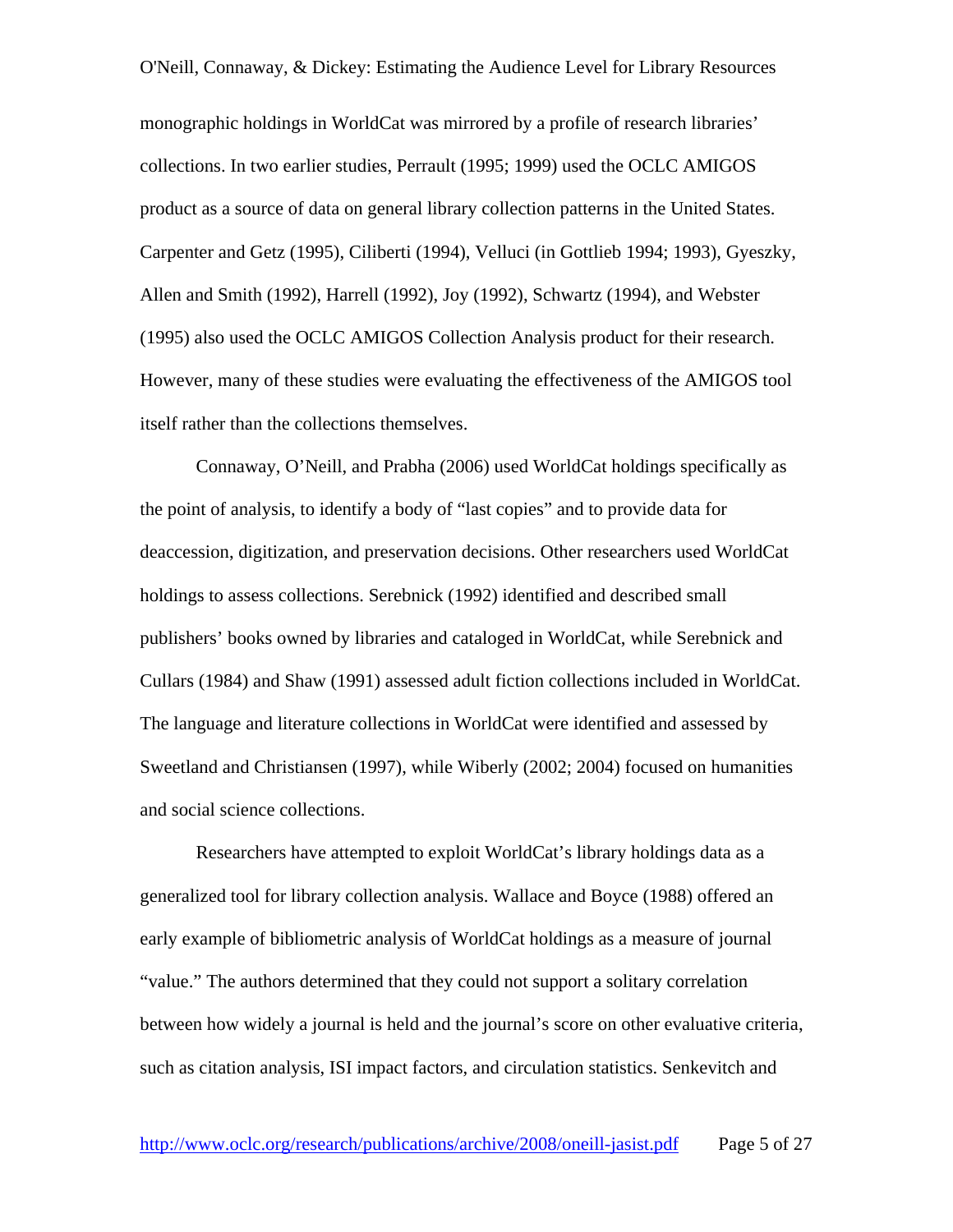Sweetland (1996) adopted a similar approach to using WorldCat holdings as a verification tool for titles in an adult fiction collection. Their results exposed some discrepancies between a "standard" list and public library holdings of these titles in WorldCat. Budd (1991) used WorldCat holdings as a tool to evaluate library collections in comparison to a standard recommended core list of books, the *Books for College Libraries* (Association of College and Research Libraries, 1988). He tentatively was able to support this checklist based upon WorldCat holdings. Calhoun (2000) developed a general model for collection development which blends WorldCat holdings with two major sources of book reviews and the associated value of monograph publishers.

 Several studies have used WorldCat holdings to measure the audience level of individual titles. White (1995), and later, Lesniaski (2004) used WorldCat holdings as part of a collection analysis tool for individual titles (see also Twiss, 2001). Both worked from the premise that the sheer number or paucity of libraries holding a title alone reflects its "difficulty effect" (White, 1995, 10); therefore, the most specialized research titles should have minimal worldwide library holdings, and the most basic and generalist titles, the maximum number of library holdings. The approach also assumed (with more empirical justification) that "libraries holding half or more of the items at a higher level certainly will hold half or more of the items at a lower level" (Lesniaski, 2004, 13). Bernstein (2005) also used WorldCat holdings to predict the level of an item, in his terms nonexistent, unique, scarce, or non-scarce. However, his analysis was based solely upon the number of libraries holding an item with the presumption that the more broadly an item is held, the more general its appeal and vice versa.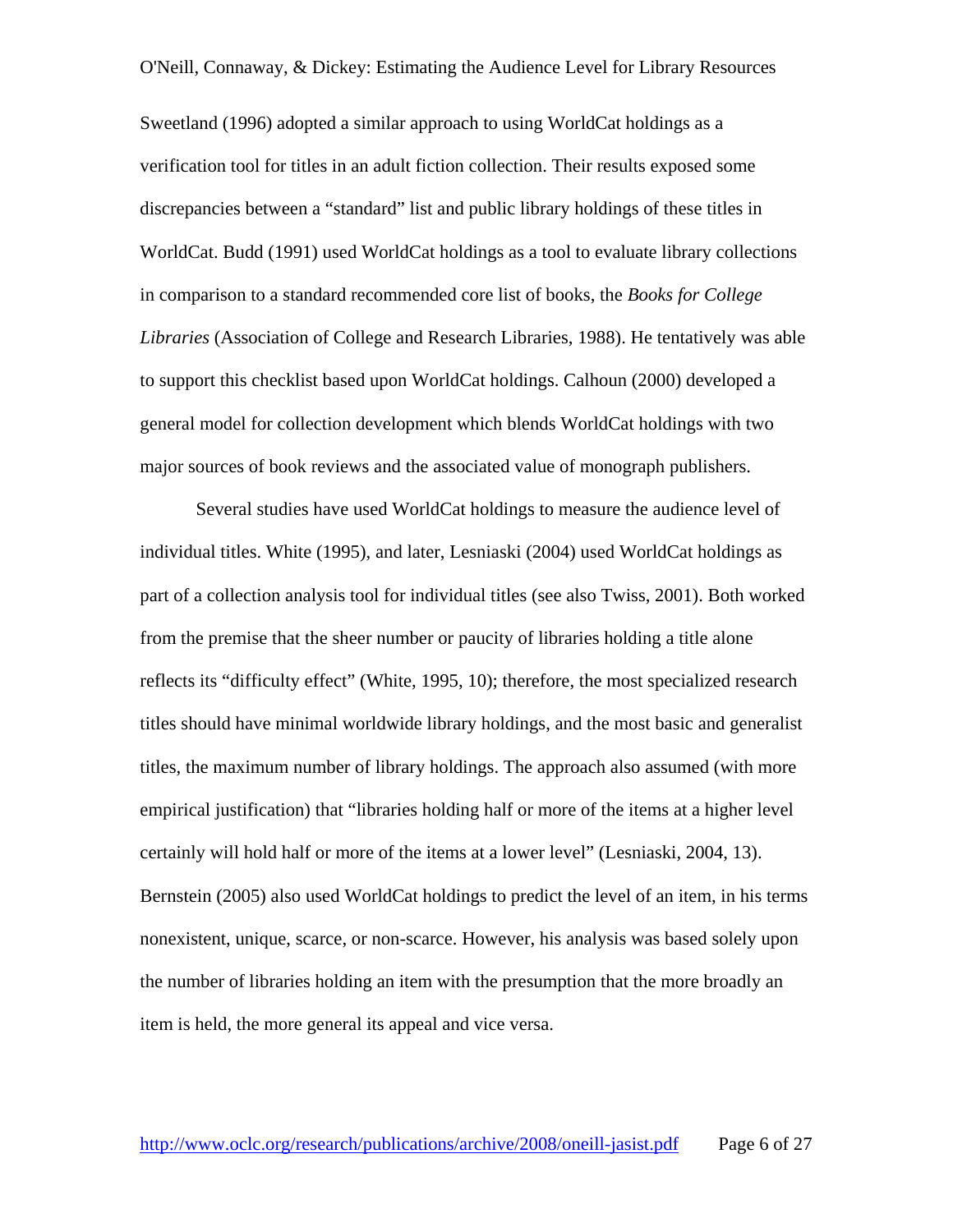#### **Algorithm**

The current approach utilizes the knowledge acquired from the earlier studies and extends the difficulty effect described by White (1995) and further tested by Lesniaski (2004) and Bernstein (2005) by considering the types of libraries holding the resource. By assigning a weight to each type of library that owns the title in WorldCat, an audience level can be calculated for each title based on aggregate library holdings in WorldCat. This approach was originally reported by O'Neill (2003) and later described in more detail by Connaway, O'Neill, Prabha, and Snyder (2004).

An algorithm was developed to estimate the audience level for each WorldCat resource. The audience level is determined in two steps. First a weighted holdings value is derived, either using the target audience in the 008 field from the bibliographic record, or based on the types of libraries holding the resource. This weighted holdings value is a numeric value between zero and one. In the second step, the weighted holdings value is converted to a percentile to form the audience level.

If one of the following codes for the target audience had been assigned in the bibliographic record, the weighted holdings value for the resource was derived directly from the target audience code using the associated weighted holdings values:

- 0.00 **a** (Preschool),
- 0.10 **b** (Primary)
- 0.15 **c** (Pre-adolescent)
- 0.25 **d** (Adolescent)
- 0.15 **j** (Juvenile)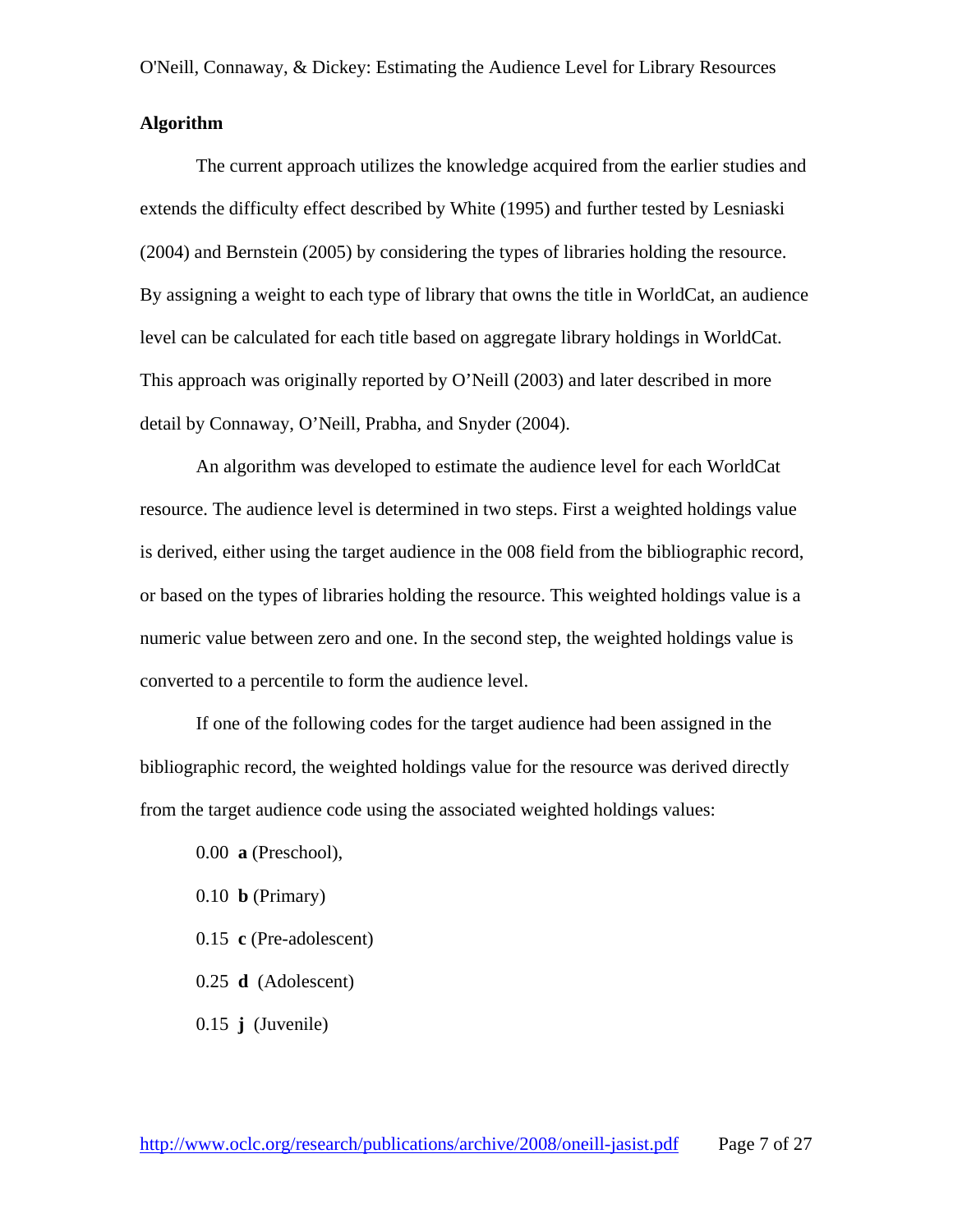If none of the above codes for target audience had been assigned, the weighted holding value was calculated using a weighted sum based upon the types of libraries that hold the resource. The following weighting is used:

0.00 School libraries,

- 0.33 Public libraries,
- 0.67 Academic libraries,
- 1.00 Research libraries.

Research libraries are defined as those libraries who are members of the Association of Research Libraries (ARL) and academic libraries as those at non-ARL academic institutions.

Using the library holdings data attached to each item, the weighted holdings value is calculated for each resource in WorldCat. Only the four above types of libraries are considered when calculating the audience level. There are, of course, many other types of libraries among the OCLC members. However some of the other library types such as special libraries, government libraries, and library networks have very heterogeneous collections making it difficult to place them in the school to research library spectrum. Fortunately, these four types account for 93% of all WorldCat holdings, so excluding the other types of libraries does not have a major impact. The most significant impact of their exclusion is that there are a few resources for which the weighted holdings value can not be calculated. If a particular resource is only held by a special library, it will not have any useable holdings information; therefore, no weighted holdings value can be calculated.

As an example, *Build Community: the Leader's Guide to Building Community* (OCLC #65514085) is held by 12 OCLC member libraries as shown in Table 1.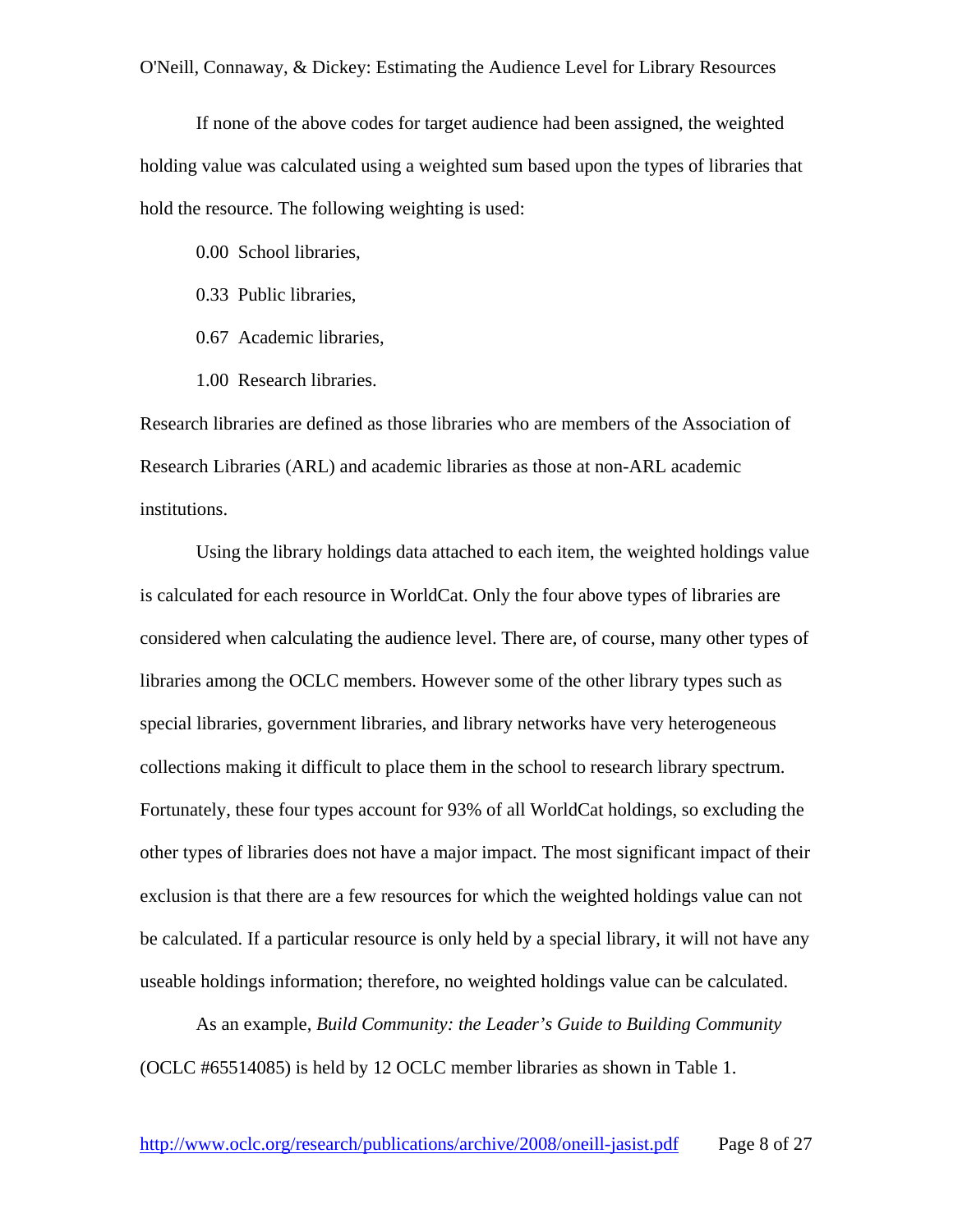| Library    |                                       | Library       |        |
|------------|---------------------------------------|---------------|--------|
| Symbol     | <b>Library Name</b>                   | Type          | Weight |
| <b>OUN</b> | <b>Ohio University</b>                | Research      | 1.00   |
| KSU        | <b>Kent State University</b>          | Research      | 1.00   |
| <b>CIN</b> | University of Cincinnati              | Research      | 1.00   |
| <b>BGU</b> | <b>Bowling Green State University</b> | Academic      | 0.67   |
| <b>TOL</b> | University of Toledo                  | Academic      | 0.67   |
| MIA        | Miami University                      | Academic      | 0.67   |
| <b>HIR</b> | Hiram College                         | Academic      | 0.67   |
| <b>YNG</b> | Youngstown State University           | Academic      | 0.67   |
| OHI        | State Library of Ohio                 | Other         | x      |
| OCO        | Columbus Metropolian Library          | <b>Public</b> | 0.33   |
| <b>BGF</b> | <b>Firelands College</b>              | Academic      | 0.67   |
| OSD        | <b>SEO Automation Consortium</b>      | Other         | x      |

| Table 1                                                   |
|-----------------------------------------------------------|
| Computing Audience Level for                              |
| Build Community: the Leader's Guide to Building Community |

Four different types of libraries—research, academic, public and 'other' hold this book. However, the other category is not included so these two libraries are ignored in computing the weighted holdings value. The weighted holdings value for the book is then:

Sum of the weights =  $7.35$  = 0.735 Number of libraries 10

Although the weighted holdings value is a valid measure of the audience level, its meaning can be difficult to interpret. The distribution of the weighted holdings values for all of the resources in WorldCat is shown in Figure 1.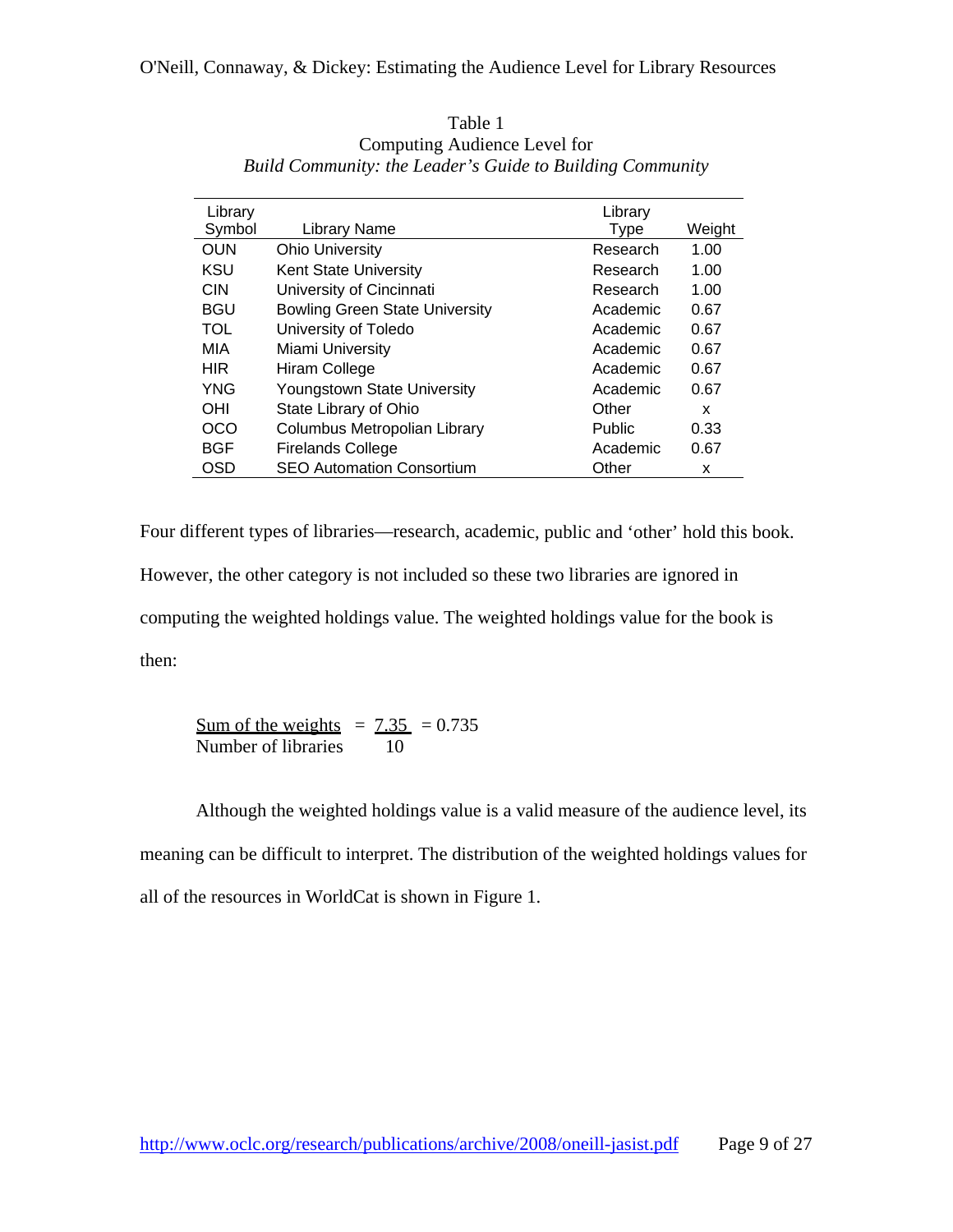



Figure 1. Distribution of Weighted Holding Values

As can be seen, the weighted holdings values are not uniformly distributed and cluster at several points. The clustering observed at the lower values is primarily the result of using the target audience to derive the weighted holdings. The 'j' (juvenile) code is commonly assigned, creating a large cluster at 0.15. Similar, although much smaller, clusters are created by the other target audience codes. Approximately half of the resources in WorldCat are held by only a single library. These uniquely held resources generate a large cluster at 1.00 (resources held by a single research library), 0.67 (academic), 0.33 (public), and 0.00 (school). Smaller clusters also result from resources held by a small number of libraries. To simplify the measure and make it easier to interpret, the weighted holdings value is converted to a percentile to create the audience level. For the above example, the weighted holdings value of 0.735 is converted to a http://www.oclc.org/research/publications/archive/2008/oneill-jasist.pdf Page 10 of 27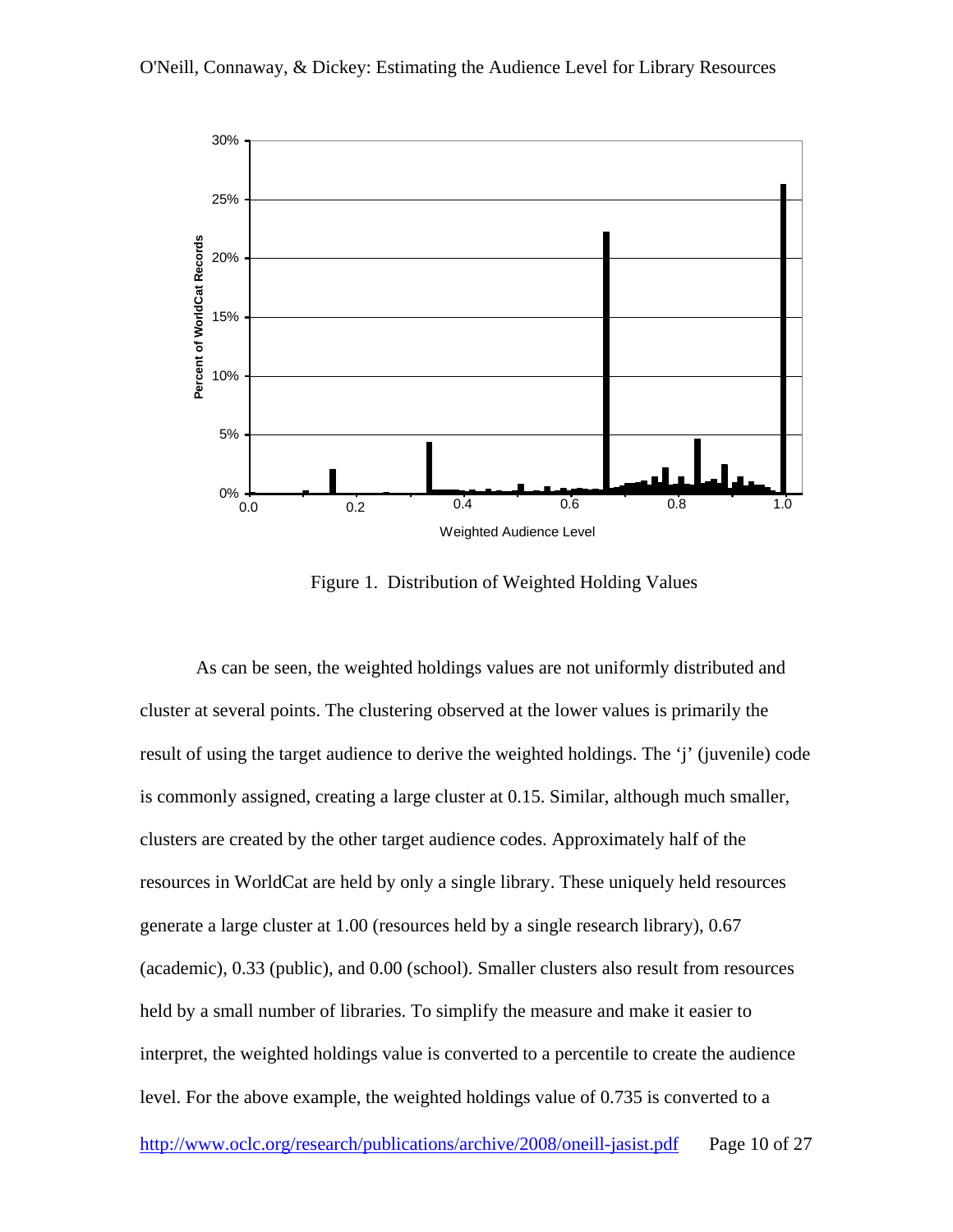O'Neill, Connaway, & Dickey: Estimating the Audience Level for Library Resources percentile to form the audience level of 0.66. This audience level value indicates that 34% of the books in WorldCat have a higher audience level while 66% have a lower value.

The audience level is a property of the work rather than a property of a particular edition or manifestation and is computed for the work level as a whole.<sup>[1](#page-10-0)</sup> In the above *Build Community* example, there is only a single manifestation of the work so this distinction was not relevant. This distinction is significant for works with multiple manifestations. The necessity of making this distinction was first observed for *Mother Goose*, the famous children's story. There are a large number of different manifestations of *Mother Goose* and some of the editions are rare and have very limited holdings while others are very widely held. Initially, when the audience level was derived at the manifestation level, it was observed that there was little consistency across editions; some editions had audience levels of 1.0, some had 0.0, and everything in between.

 The rare editions are typically held by research libraries. Those editions held only by research libraries would receive a weighted holdings value of 1.0. It is these rare, or at least rarely held, editions that created the wide variation in audience level values for *Mother Goose*. Since audience level is a work property; the solution is to derive the audience level for the work as a whole and to use that value for all manifestations of the work. For computational efficiency, the weighted holdings is computed for each record (manifestation) in WorldCat and then combined to create the weighted holdings for the work.

 $\overline{a}$ 

<span id="page-10-0"></span><sup>1</sup> For the detailed definitions of work and manifestation as defined in for the Functional Requirements for Bibliographic Records (FRBR), see IFLA (1998).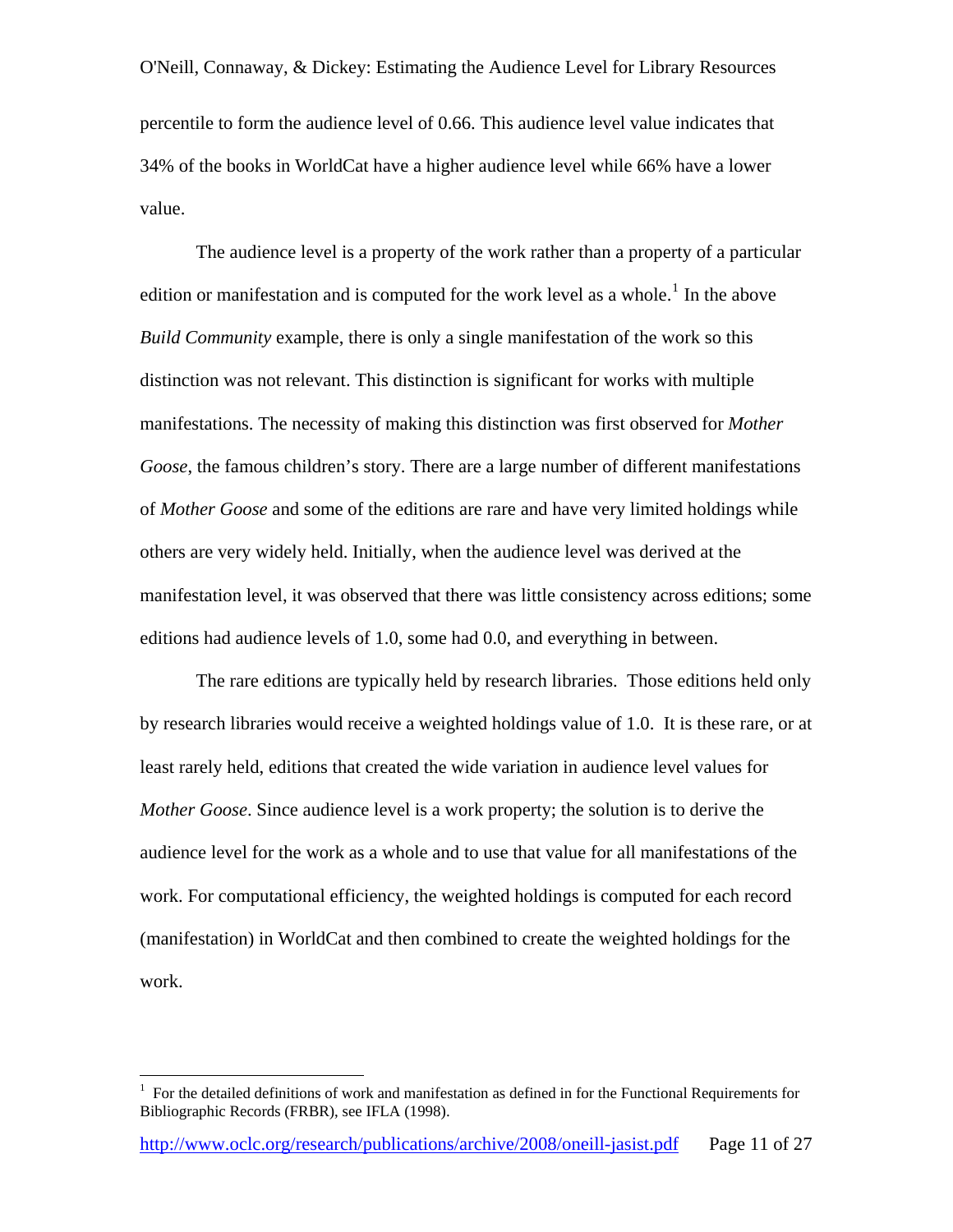To identify all the manifestations of a work, the audience level algorithm relies on the workset algorithm developed by Hickey and Toves (2005). Their algorithm has been used to "FRBRize" WorldCat. A second example illustrates the procedure for deriving audience level for *Courtroom Criminal Evidence*. This work has 4 manifestations as shown in Table 2.

#### Table 2

| OCLC<br>No. | Total<br>Holdings | Usable<br>Holdings | Manifestation<br>Audience<br>Level |
|-------------|-------------------|--------------------|------------------------------------|
| 15504400    | 139               | 114                | 0.783825                           |
| 29613712    | 161               | 117                | 0.769453                           |
| 40393191    | 193               | 136                | 0.789426                           |
| 62762763    | 174               | 124                | 0.758274                           |

Audience Level Computation for *Courtroom Criminal Evidence* 

As with other works with multiple manifestations, the first step is to compute the weighted holdings values for each manifestation using the same methodology as in the previous example. The weighted holdings value is then calculated for the work as a whole by taking a weighted average of those for the individual manifestations. In this example, the weighted holdings value for the work is 0.775. The final step is the conversion of weighted holdings value to a percentile to create the audience level for the work, in this case a value of 0.76 (24% of the works in WorldCat have a higher weighted holdings value). By deriving the audience level value at the work level, the variability associated with rarely held and other atypical manifestations is minimized and the resulting audience level is more reflective of the content of the work as a whole.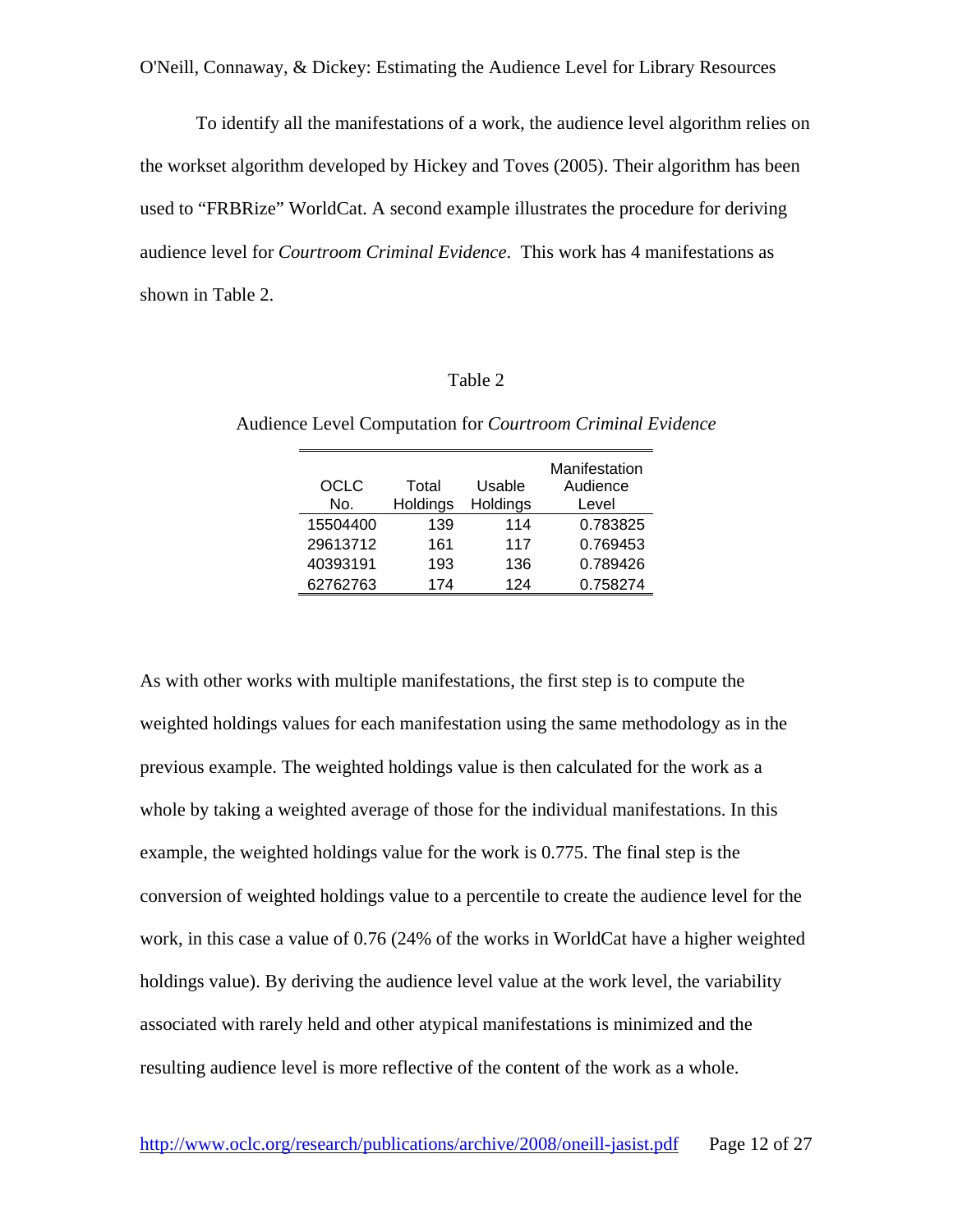Audience levels have been computed for each of the nearly 100 million individual resources in WorldCat and are beginning to be used in various OCLC applications. Access to the audience level values for WorldCat resources are made publicly available through the Audience Level Prototype.<sup>[2](#page-12-0)</sup> It successfully was used to identify the scholarly books in WorldCat for Microsoft Live Search. Audience levels are also used in OCLC's FictionFinder prototype that provides access to 2.8 million works of fiction found in the WorldCat database.<sup>[3](#page-12-1)</sup> It is also being used to enhance retrieval with the DeweyBrowser, and as an evaluation tool for the aggregate of works by and about an individual in WorldCat Identities.<sup>[4](#page-12-2)</sup> It appears to be a valuable tool for analyzing and evaluating library collections and its potential in this area is being evaluated as part of the OhioLINK Collection Analysis Project.<sup>[5](#page-12-3)</sup>

#### **Evaluation of Algorithm and Findings**

The testing of the calculations for various titles indicates the audience level is an accurate and appropriate measure. However, two test methodologies were developed and conducted to systematically evaluate the calculations.

 The first test began with the generation of a random sample of 126 monographic titles held by an ARL library that was accessible to the research team. The team visited the library to examine some of the resources, which allowed researchers to determine if the audience levels were a meaningful measure of the target audience. The team examined the covers, title pages, table of contents, indexes, text, and images to assess the

1

<span id="page-12-1"></span><span id="page-12-0"></span> $\frac{3}{100}$  http://www.oclc.org/research/projects/audience/<br> $\frac{3}{100}$  http://fictionfinder.oclc.org/; on this application, see also Pisanski & Žumer (2007).<br> $\frac{4}{100}$  <http://deweybrowser.oclc.org/ddcbrowser2/>; http:// also Vizine-Goetz & Mitchell (2006).

<span id="page-12-2"></span>

<span id="page-12-3"></span><sup>5</sup> <http://platinum.ohiolink.edu/cbtf/oclcres.ppt>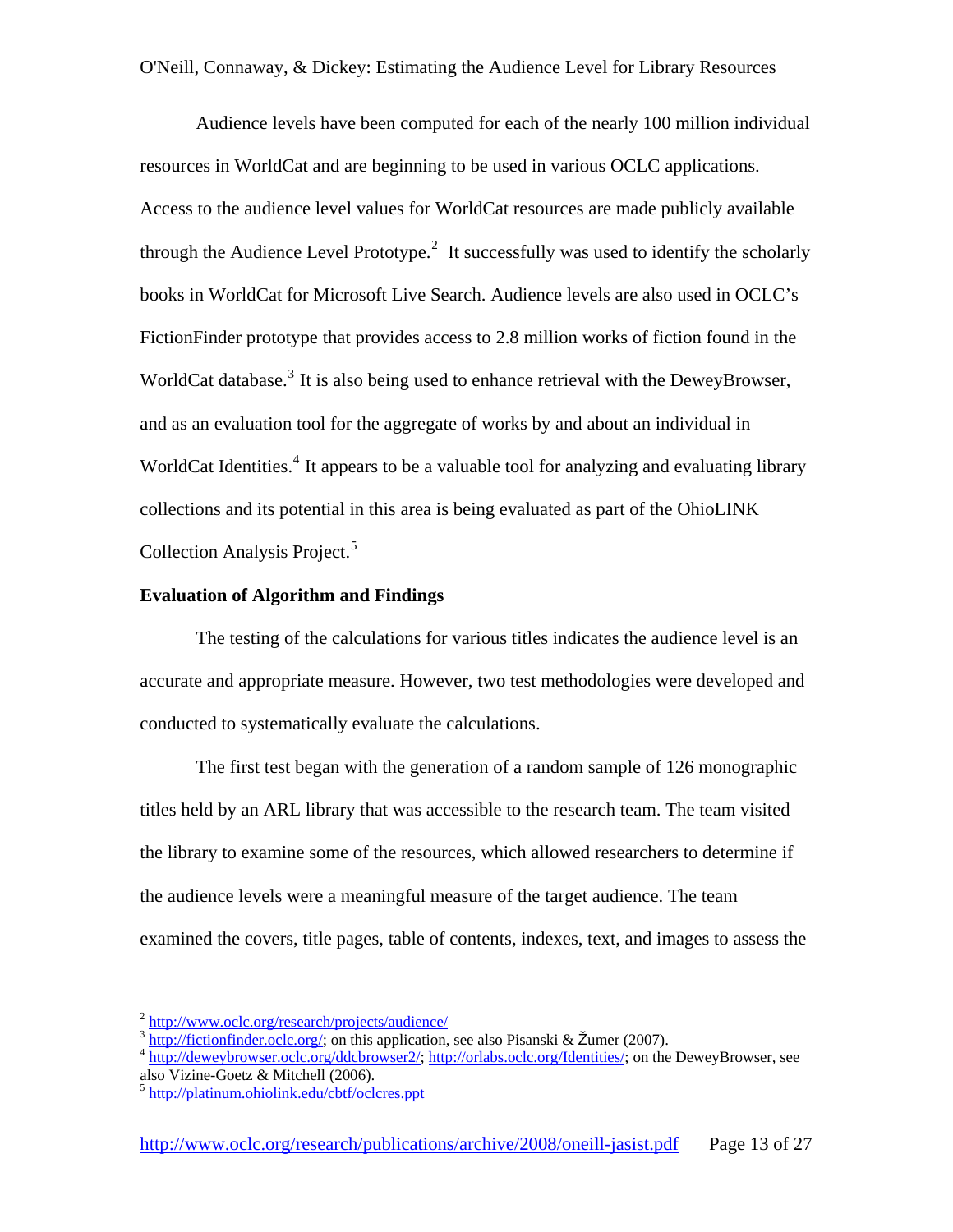O'Neill, Connaway, & Dickey: Estimating the Audience Level for Library Resources calculated audience level for each title in the sample. Digital images were captured for future reference and discussion. Although this evaluation was very subjective, it was encouraging to find that the audience levels appeared to be appropriate.

The second test compared the rankings of the audience level against ranking decisions made by human subjects. A sample of 30 books was ranked by each of 21 test participants, and a set of test rankings was created for each of the books. The test collection consisted of a stratified sample of 30 books from WorldCat. The books were all in the field of zoology, published in the year 2004, and representative of the entire spectrum of audience level rankings.

Zoology was chosen because it is a field with a wide variety of books ranging from children's books to highly specialized scholarly material. It also was believed that limiting the books to a single subject would facilitate comparison. The 2004 publication date was chosen since the acquisition and cataloging processes for 2004 books should be nearly complete but the books still would be current. All WorldCat records meeting the first two conditions were stratified by audience level (i.e. by their ranking within the entire database), and three were randomly selected from each decile. <sup>[6](#page-13-0)</sup> Table 3 identifies the books in the sample.

 $\overline{a}$ 

<span id="page-13-0"></span><sup>&</sup>lt;sup>6</sup> The ranking numbers used for data analysis differ slightlyfrom those used for the random sampling of the books. The sampling was done from Audience Level computations made on 18 January 2006; the following data analysis compares the test results to updated Audience Level figures, taking into account WorldCat holdings current to July 2007.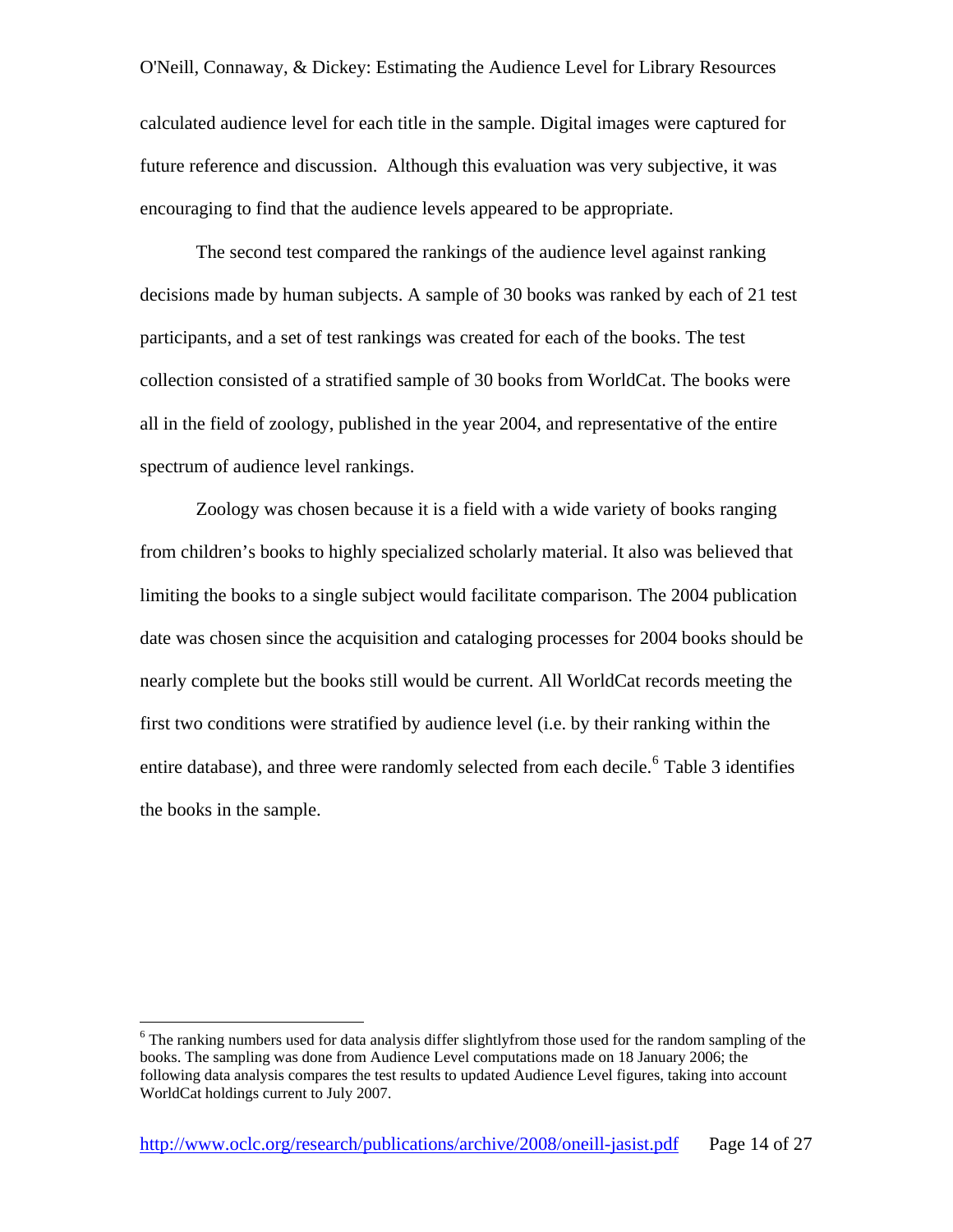| Audience         |                              |                                                           | OCLC     | Audience | Average       | Holdings |
|------------------|------------------------------|-----------------------------------------------------------|----------|----------|---------------|----------|
| Level            | Author                       | Title                                                     |          |          | Subject       | in       |
| Rank             |                              |                                                           | record # | Level    | Ranking       | WorldCat |
| 1                | Legg, G.                     | Octopusses and squid                                      | 54857977 | 0.06     | 1.60          | 213      |
|                  |                              |                                                           |          |          |               |          |
| $\boldsymbol{2}$ | Miller, H.                   | Mosquito                                                  | 52757310 | 0.06     | 2.05          | 100      |
| 3                | Burnie, D.                   | <b>Bird [Eyewitness Books]</b>                            | 56189296 | 0.08     | 3.95          | 2914     |
| 4                | Hall, D.                     | The ultimate guide to snakes<br>and reptiles              | 56749767 | 0.14     | 13.05         | 83       |
| 5                | Chittenden, R.               | Birds of prey of the world                                | 54718467 | 0.15     | 8.10          | 73       |
| 6                | Mancini, J.                  | Guide to backyard birds                                   | 54415882 | 0.15     | 7.55          | 190      |
| $\overline{7}$   | Romashko, S.                 | The complete collector's quide                            | 56960134 | 0.16     | 10.30         | 10       |
|                  |                              | to shells and shelling                                    |          |          |               |          |
| 8                |                              | Curious critters of the natural                           | 62674819 | 0.27     | 3.45          | 19       |
|                  |                              | world: Reptiles & amphibians                              |          | 0.31     |               | 17       |
| 9<br>10          | Haas, S.                     | Birds of Pennsylvania                                     | 60687811 | 0.32     | 11.50<br>16.1 | 504      |
|                  | Palmer, T.                   | Landscape with reptile:<br>Rattlesnakes in an urban world | 54046614 |          |               |          |
| 11               | Thompson, B.                 | South Carolina bird-watching:<br>A year-round guide       | 55700823 | 0.34     | 8.55          | 8        |
| 12               | Patterson, B.                | The lions of Tsavo: Exploring<br>the legacy               | 54472084 | 0.34     | 14.65         | 347      |
| 13               | Heinrich, B.                 | Bumblebee economics                                       | 56128472 | 0.37     | 22.85         | 1214     |
| 14               | Humann, P.                   | Reef fish identification: Baja to                         | 56980668 | 0.42     | 14.40         | 74       |
|                  |                              | Panama                                                    |          |          |               |          |
| 15               | Hartman, W.                  | A guide to the birds of Door<br>County                    | 57358137 | 0.46     | 11.95         | 2        |
| 16               | Elzinga, R.                  | Fundamentals of entomology                                | 50510931 | 0.51     | 21.25         | 1345     |
| 17               | Gaston, A.                   | Seabirds: A natural history                               | 56349814 | 0.51     | 18.75         | 361      |
| 18               | Duff, A.                     | Mammals of the world: A<br>checklist                      | 56204329 | 0.57     | 19.40         | 355      |
| 19               | Podulka, S.                  | Handbook of bird biology                                  | 57003728 | 0.60     | 21.55         | 303      |
| 20               | Porter, R.                   | Birds of the Middle East                                  | 57148591 | 0.66     | 14.90         | 36       |
| 21               | Bradley, R.                  | In Ohio's backyard: Spiders                               | 57662538 | 0.66     | 10.60         | 20       |
| 22               | Powler, C.                   | Dynamics of large mammal<br>populations                   | 57894103 | 0.69     | 25.90         | 441      |
| 23               | Legros, G.                   | Fabre, poet of science                                    | 60576417 | 0.72     | 18.65         | 63       |
| 24               | Fascione, N.                 | People and predators: from<br>conflict to coexistence     | 54694499 | 0.74     | 20.65         | 249      |
| 25               | National<br>research council | Atlantic salmon in Maine                                  | 56493371 | 0.78     | 23.20         | 199      |
| 26               | Borrow, N.                   | Birds of western Africa                                   | 57733231 | 0.80     | 13.95         | 91       |
| 27               | Broughton, J.                | Prehistoric human impacts on<br>California birds          | 57203355 | 0.90     | 27.25         | 74       |
| 28               | Barr, T.                     | A classification and checklist of<br>the genus            | 55500979 | 0.91     | 25.55         | 20       |
| 29               | Minter, L.                   | Atlas and red data book of the<br>frogs of South Africa   | 61303229 | 0.93     | 24.00         | 5        |
| 30               | Wallace and<br>Dietz         | Phylogeny and systematics of<br>the treehopper subfamily  | 54460359 | 0.96     | 29.35         | 33       |

Table 3 Sample of Test Books

21 participants, who had no prior affiliation with the audience level project, agreed to test the results. All participants were volunteers from the staff at OCLC headquarters in Dublin, Ohio, representing a reasonably broad demographic spectrum within that population. Eleven females and ten males participated in the test, with job http://www.oclc.org/research/publications/archive/2008/oneill-jasist.pdf Page 15 of 27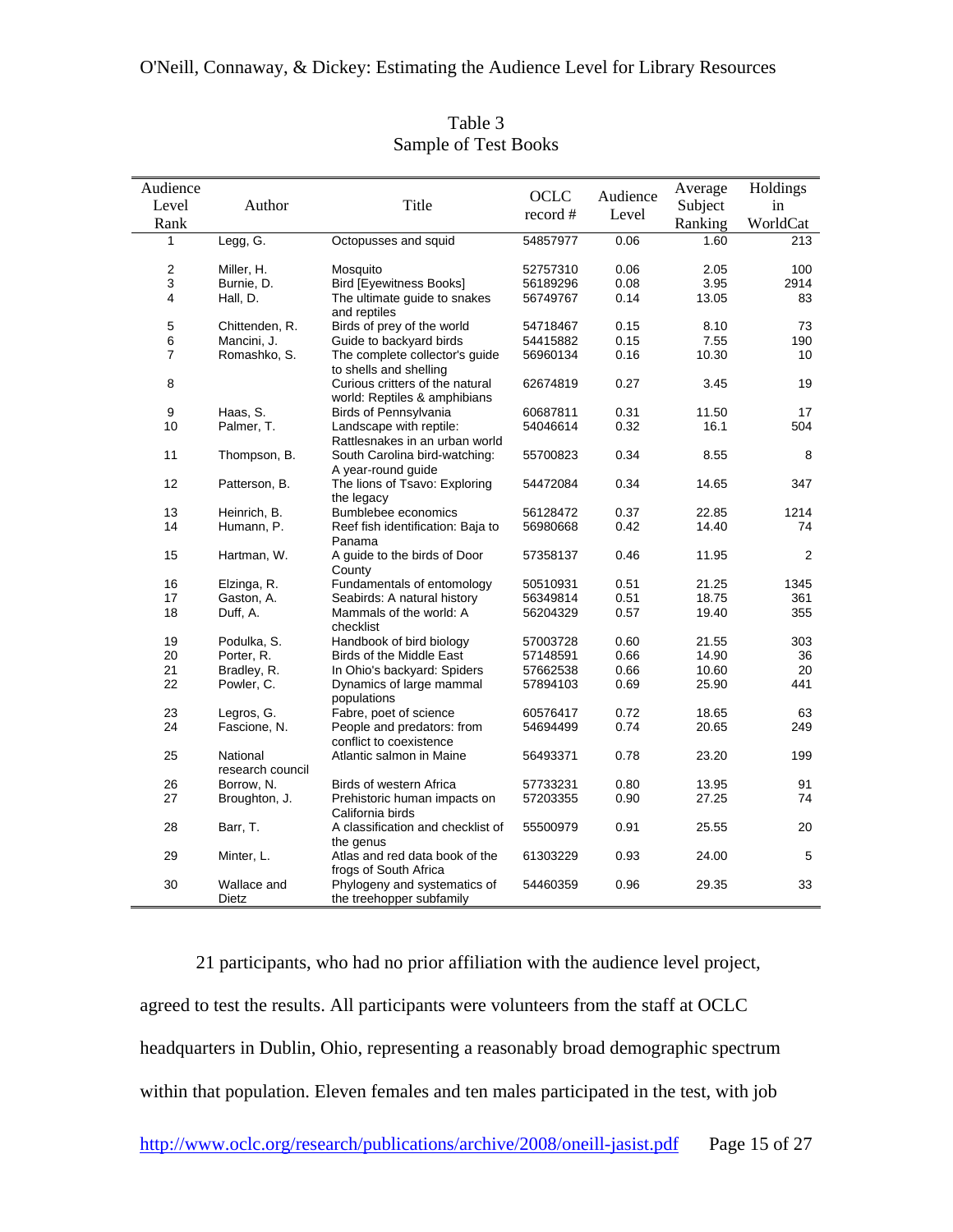O'Neill, Connaway, & Dickey: Estimating the Audience Level for Library Resources responsibilities ranging from internships to upper management. Eleven participants held the Masters' degree in library or information science or its equivalent. The median educational level was two years' graduate study and the median age range reported was 40-50. Eight of the subjects reported professional cataloging experience, and four reported library reference experience.

The tests were conducted in the OCLC Usability Lab between July 17 and July 28, 2006. Each of the 21 participants was seated at a table with the 30 books arranged in a pseudorandom order; the order was identical for each participant. The instructions given to the subjects attempted to minimize any bias in the results by not dictating what criteria the participants should use or consider in their ranking. The participants were given the following instructions:

"Please reorder these books in increasing order of difficulty, starting with

pre-school books and proceeding to advanced scholarly material. Please

let us know when you are done. Thank you for participating in this study." The participants were given freedom to work however they desired in the space, and extra bookends were provided for their convenience. All but one of the participants produced a unique ordering of the books by perceived audience level.<sup>[7](#page-15-0)</sup> Each participant's ranking of the books was recorded. With the exclusion of the one questionable data set, the tests produced a total of 20 valid sets of rankings.

None of the participants required the full ninety minutes allocated for their session. Each individual's approach may have been the greatest factor in the individuality

 $\overline{a}$ 

<span id="page-15-0"></span> $7$  One participant mistook the directions midway through the test, and returned the books to the original order. The subject re-took the test after debriefing; the data, however, were excluded from any further analysis.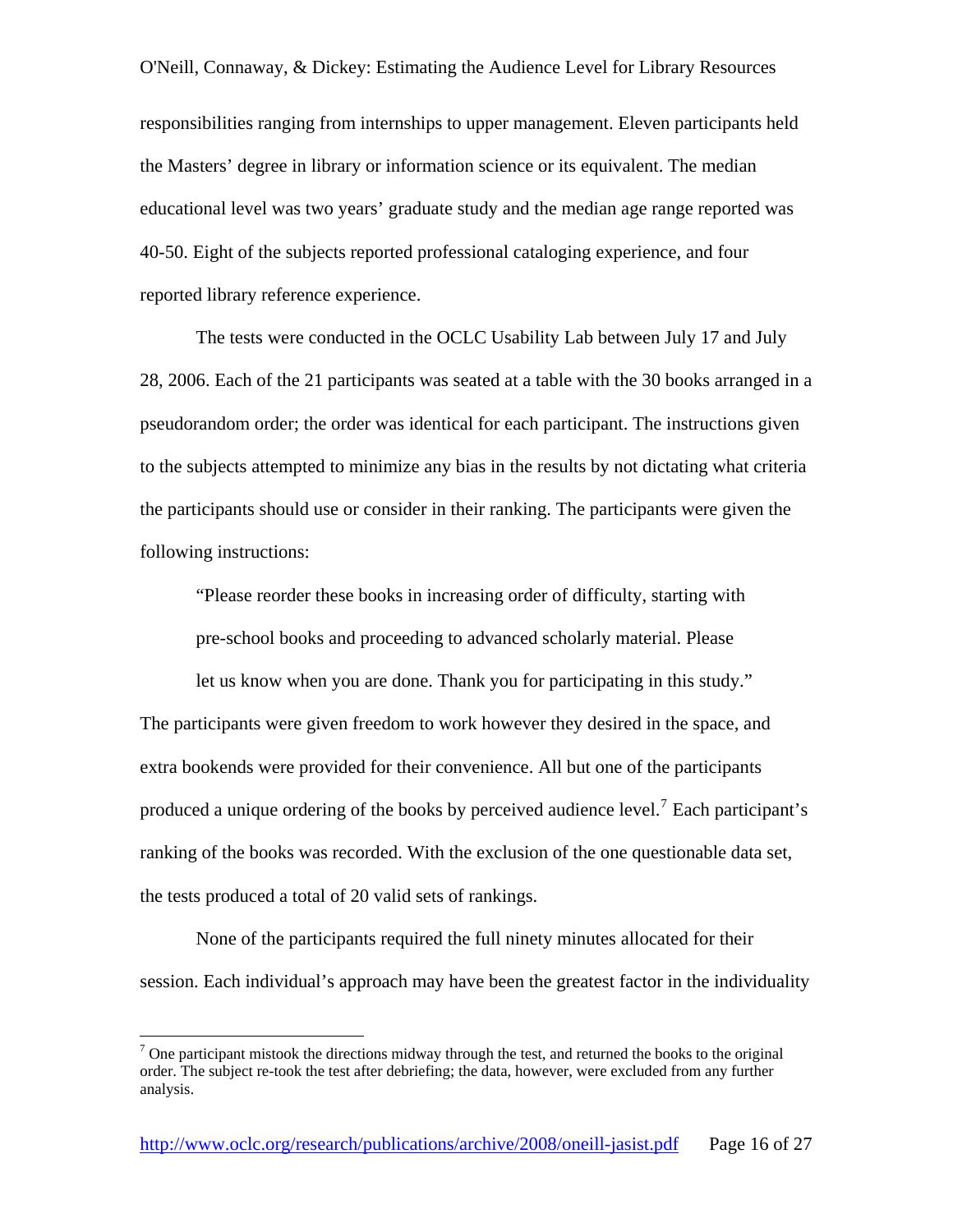of the results. Many participants worked from an initial "rough sort" into three or four piles, or as many as nine; others began by quickly identifying books at both ends of the ranking spectrum, and working inward. At least two participants took an extremely fast approach, scanning at most a few pages in the few books they opened; others took the time to read prefatory material and interior passages, sometimes even comparing passages from two or three works simultaneously. In post-test debriefings, most of the participants spoke of the simple presence or absence of features such as footnotes, bibliographies, charts and tables, or pictures. One participant claimed that the presence or absence of Latin genus/species names was a deciding factor in his choices.

 Some individual books showed a greater variance in the test rankings than others. The two ends of the ranking spectrum were the most consistent since the ends are "bound" by the nature of the test, with no participant able to rank books below 1 or above 30. Figure 2 compares the subjects' rankings with the computed audience level rankings.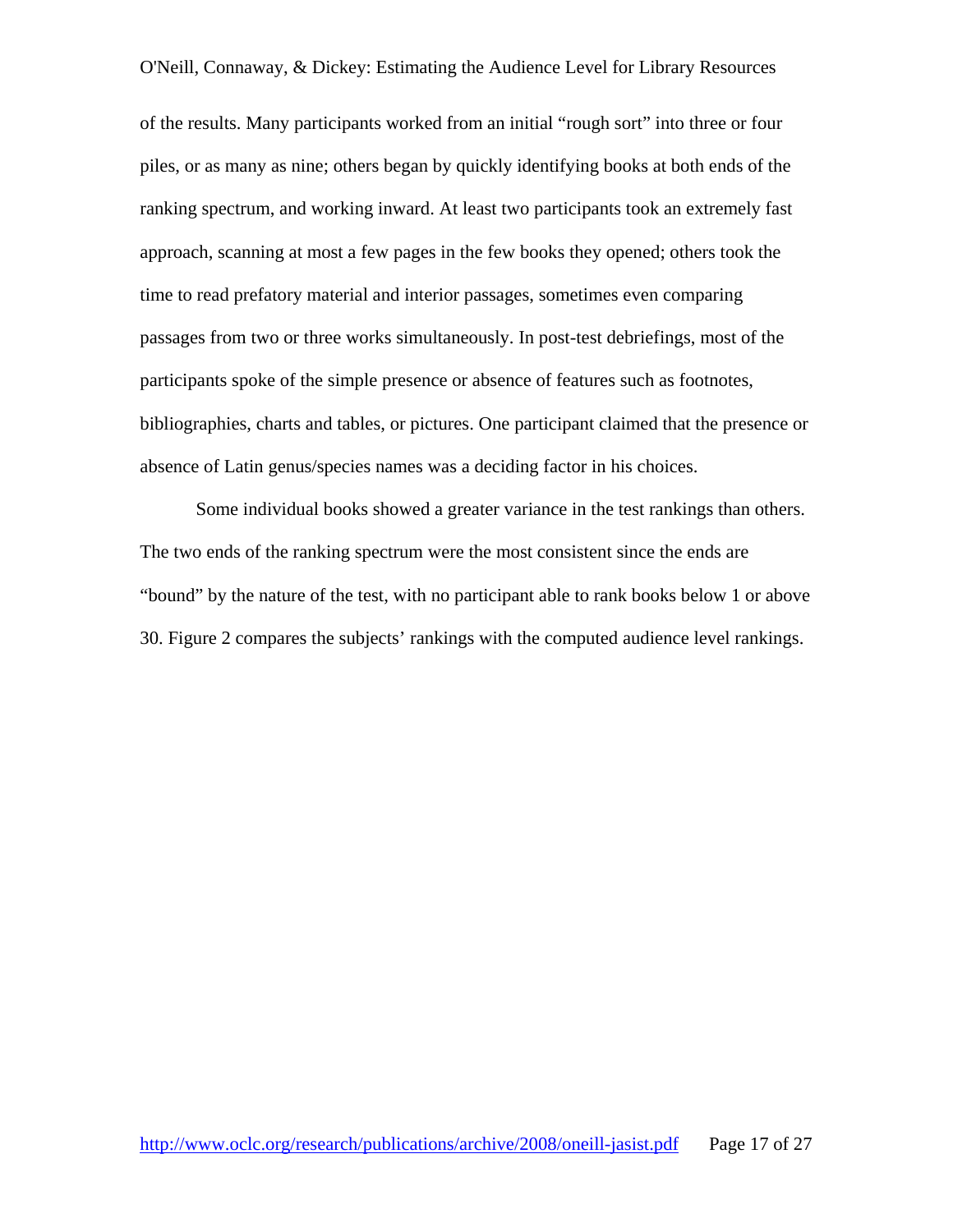

Figure 2. Audience Level vs. Subject's Rankings

The bars represent the range of the observed subject rankings and the diamond is the average of the subjects' rankings for the book. The dotted line is the ranking predicted by the audience level. As indicated by the length of the bars, there was wide variation in the subjects' assessment of the book's difficulty. Three books, identified by the wide range of observed rankings, seemed to be particularly difficult. Each presented to the subjects a different kind of cognitive challenge:

• *Fabre, Poet of Science* (Rank 23) is a reprint edition of a naturalist's diary, which could be considered either as light reading or as a scholarly work. The subjects ranked this book from a low of  $5<sup>th</sup>$  to a high of  $29<sup>th</sup>$ . The audience level for the book was high since nearly all of the libraries that hold this work and its two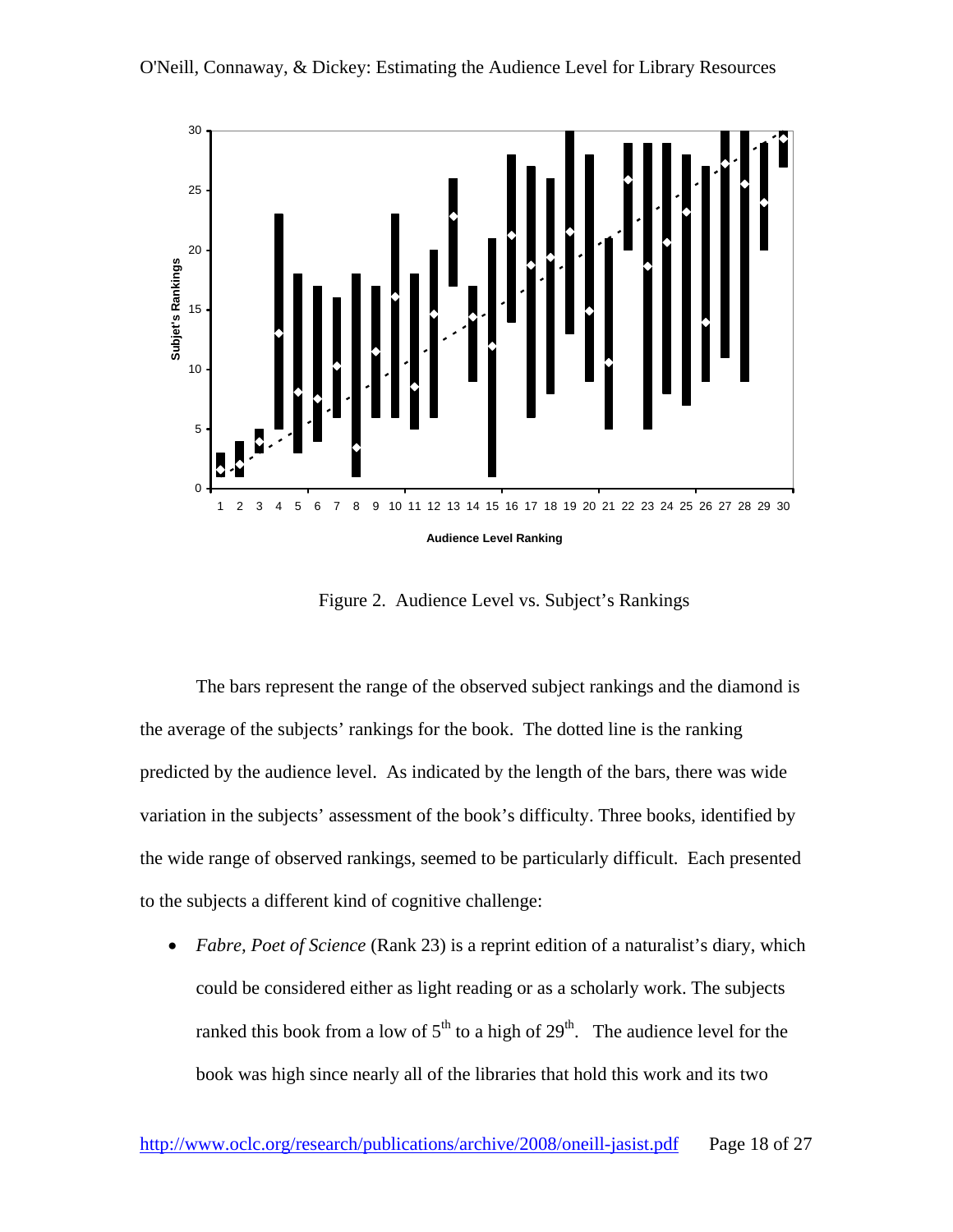earlier manifestations (1913 and 1921) are college and university libraries. In the case of many individual subjects, placement of this work was one of the last decisions made.

- *The Ultimate Guide to Snakes and Reptiles* (Rank 4) includes a great amount of information, but is a picture book. Its low audience level reflects the fact that the majority of libraries holding this work are public libraries.
- *A Guide to the Birds of Door County* (Rank 15) is a practical bird-watching guide, with hand-drawn pictures, which adds to the difficulty of assessing its level.

However, except for *The Ultimate Guide to Snakes and Reptiles*, even for these challenging books the average subject ranking was reasonably close to that predicted by audience level.

In all but two cases, the audience level ranking was within the range of the subjects' rankings. In the two cases where the level ranking was outside of the subjects' range, different factors may have contributed to divergence for these books:

- *The Ultimate Guide to Snakes and Reptiles* (Rank 4) discussed above, is an example of a discrepancy between the subjects' rankings and the audience level rankings. The subjects consistently ranked the book higher than predicted by the audience level.
- *Bumblebee Economics* (Rank 13) was also consistently ranked higher by the subjects than predicted by the audience level. This may be attributed to the subjects' (correct) perceptions of the book's basis in scholarly research and its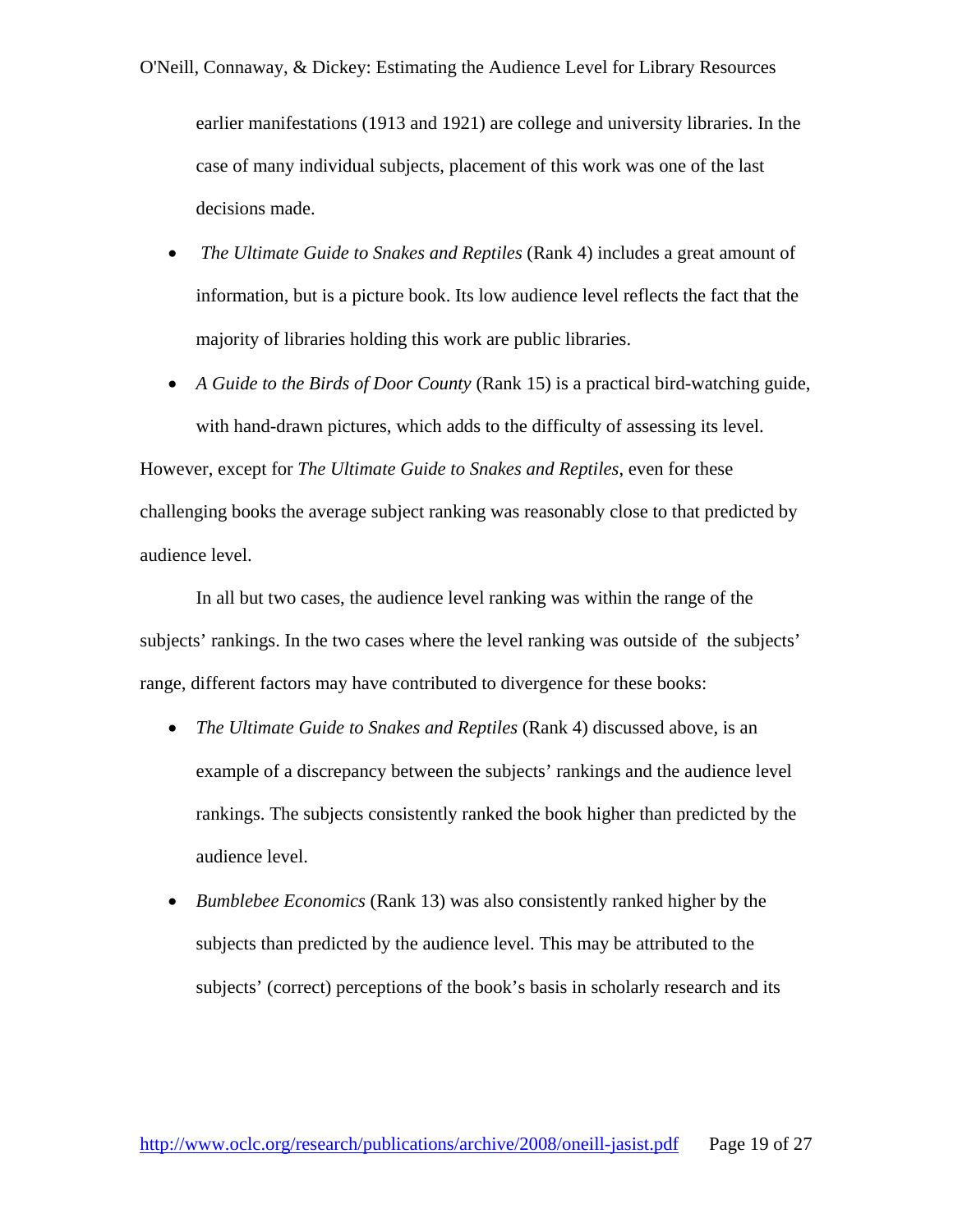lengthy bibliography. They appeared to disregard the non-specialist, flowing style of the author's prose.<sup>8</sup>

The Spearman Rank Coefficient of Correlation, a non-parametric statistical test, was separately run on the results for each subject. The results with associated p-values are shown in table 4. The Spearman Rank Coefficient test evaluates the degree of correlation between the subjects' ranking and the audience level ranking. All the rho values are significant at the 5% confidence level. The conclusion is that there exists a significant correlation between the human subjects' ranking and the audience level rankings. The most important result of this test is the indication that the audience level and human subjects' perceptions are strongly correlated.

 $\overline{a}$ 

<sup>8</sup> *Bumblebee Economics* may be another installment in the trend for respected scholars to compose books specifically geared towards generalist audiences (*Fermat's Last Theorem*, *A Brief History of Time*, *Brunelleschi's Dome*). The first edition of *Bumblebee Economics* was cited in the *New York Times Book Review* as one of the "Best Books of 1979," (Nov. 25, 1979, section BR4), and it was nominated in both 1980 and 1982 for the American Book Awards.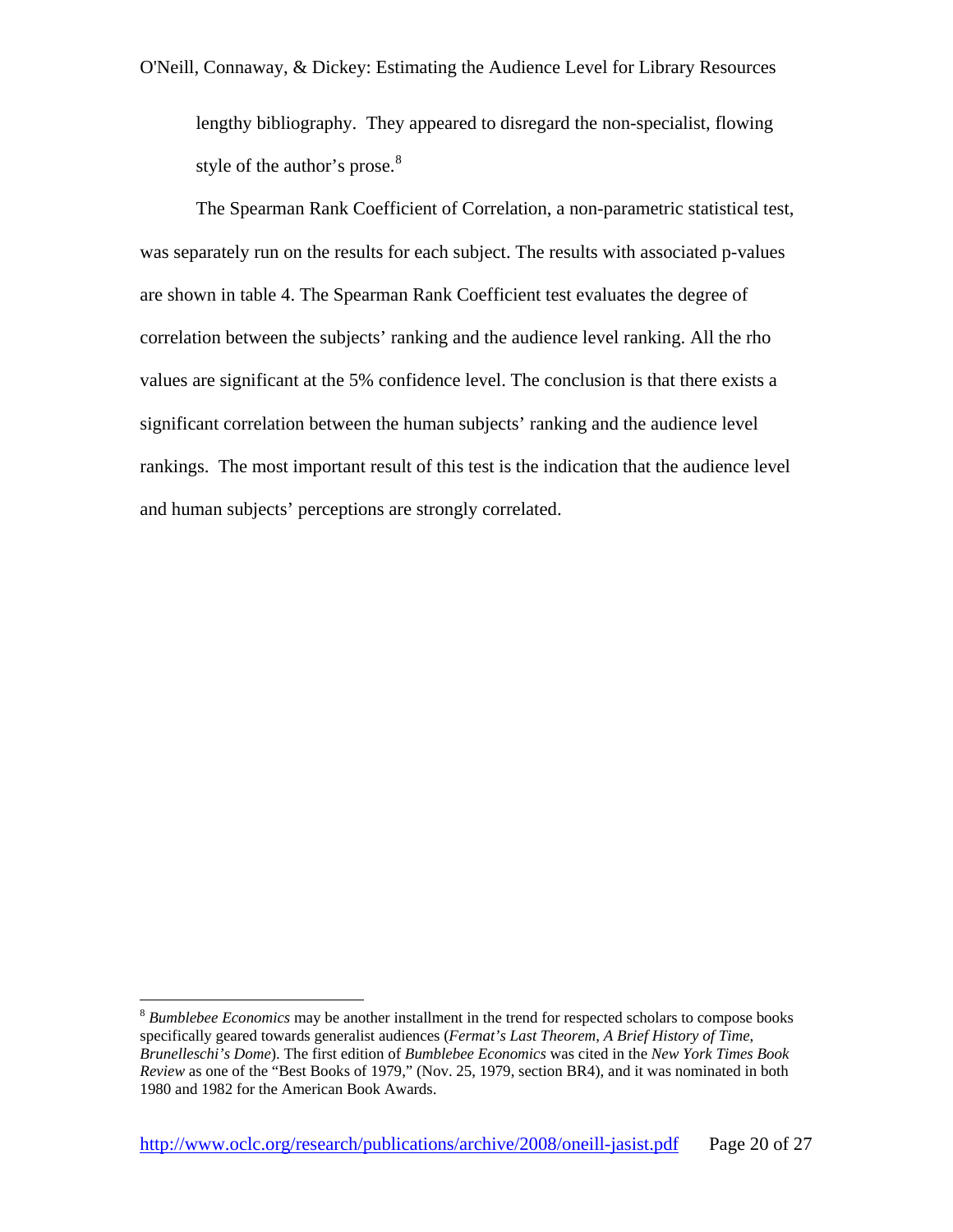## Table 4.

| Tester | Rho    | <b>P-value</b> |
|--------|--------|----------------|
| 1      | 0.6828 | $<$ 0.0001     |
| 2      | 0.7526 | < 0.0001       |
| 3      | 0.8394 | $<$ 0.0001     |
| 4      | 0.6512 | 0.0001         |
| 5      | 0.7531 | $<$ 0.0001     |
| 6      | 0.7620 | $<$ 0.0001     |
| 7      | 0.8363 | < 0.0001       |
| 8      | 0.5092 | 0.0041         |
| 9      | 0.5564 | 0.0014         |
| 10     | 0.8389 | < 0.0001       |
| 11     | 0.6966 | $<$ 0.0001     |
| 12     | 0.7682 | < 0.0001       |
| 13     | 0.8469 | $<$ 0.0001     |
| 14     | 0.7544 | $<$ 0.0001     |
| 15     | 0.7237 | < 0.0001       |
| 16     | 0.7464 | < 0.0001       |
| 17     | 0.7918 | < 0.0001       |
| 18     | 0.5737 | 0.0009         |
| 19     | 0.8274 | < 0.0001       |
| 20     | 0.8852 | < 0.0001       |

Correlation between Audience Level and Tester's Rankings

## **Correlation between Audience Level and Holdings**

As discussed earlier, both White (1995) and Lesniaski (2004) assumed that the number of libraries holding a title alone could be used to estimate its audience level or what White referred to as the "difficulty effect" (White, 1995, 10). Figure 3 depicts the relationship between the audience level and the average number of holdings.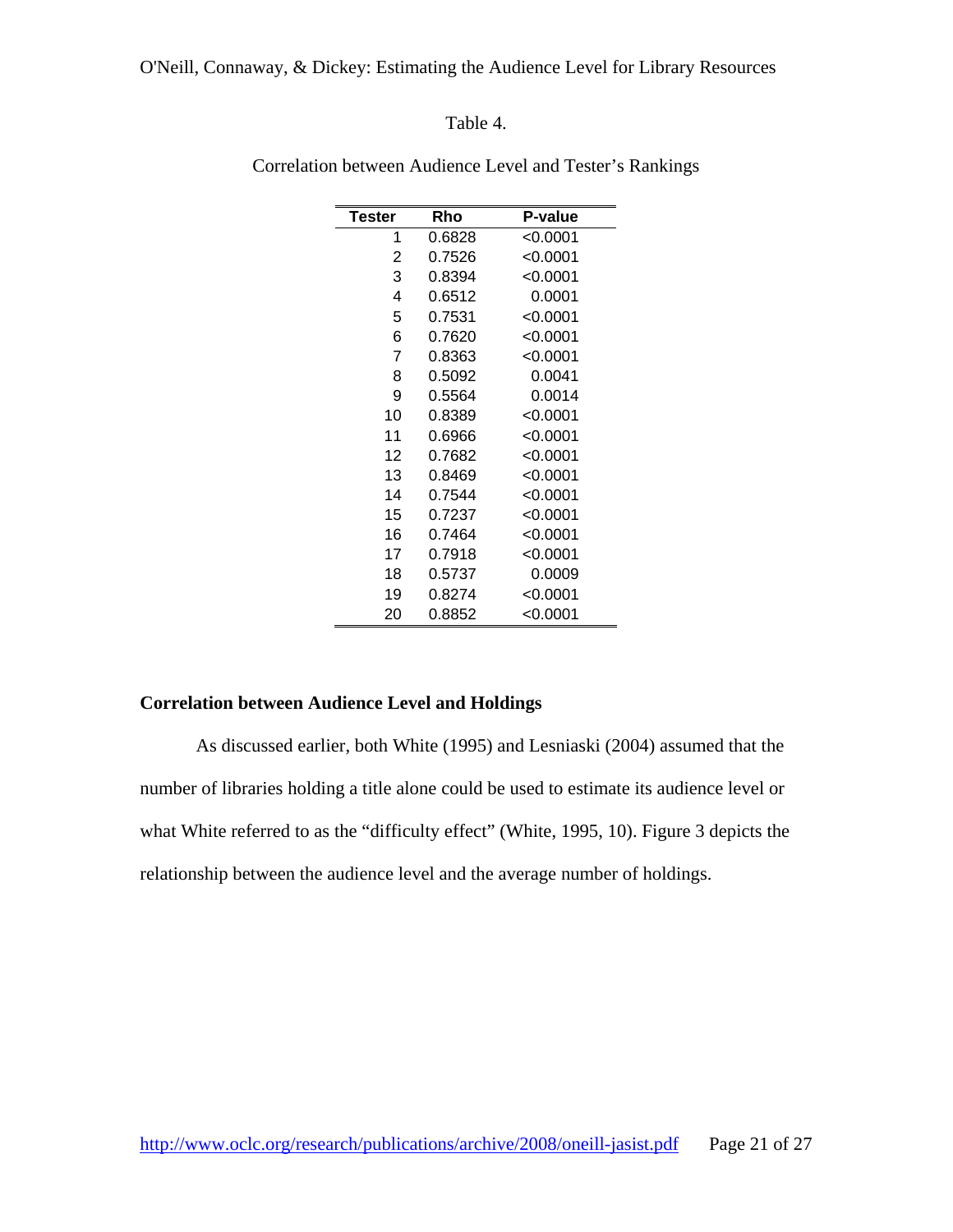



Figure 3. Relationship between Audience Level and Holdings

The figure indicates a strong inverse relationship between the audience level and the average number of holdings for audience levels greater than 0.5. Books with high audience levels are not widely held. However, the reverse is not generally true; books with low audience levels are not necessary widely held. Hence the number of libraries holding a resource is not by itself a good prediction of its audience level.

 The number of holdings and the audience level, in fact, are measures of different although related attributes. The audience level is really a predictor of the target audience while within a given audience level, the number of holdings is a predictor of the perceived quality or popularity of the resource. Resources with very high audience levels by definition will be held predominately by research libraries. Since, compared to other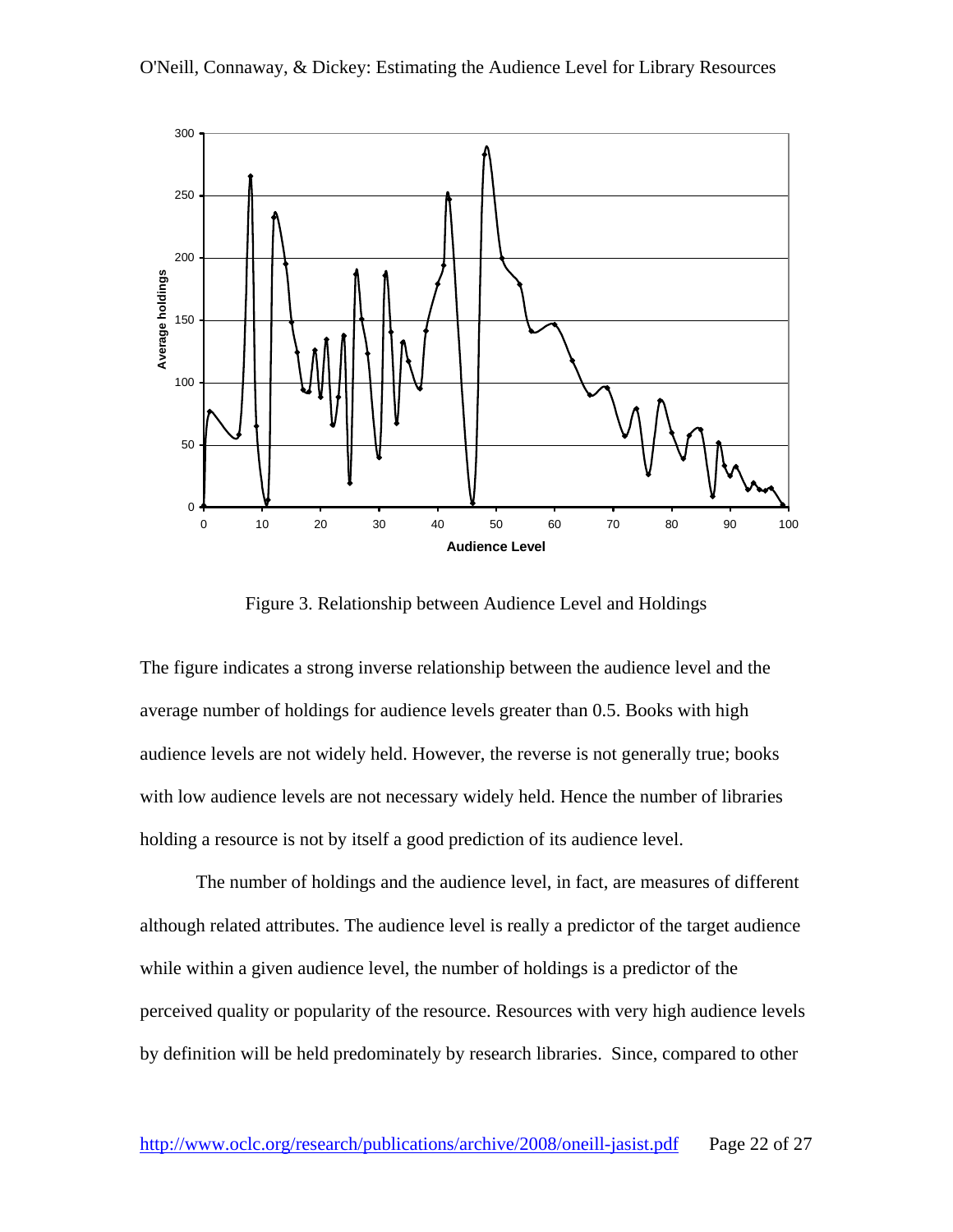O'Neill, Connaway, & Dickey: Estimating the Audience Level for Library Resources types of libraries, there are relatively few research libraries; resources with high audience levels never will be widely held. To be widely held, resources must have broad appeal. **Conclusions**

The audience level is a valuable aid in identifying the appropriate resources for a particular audience. The algorithm produced audience level values that were consistent with those of human evaluators as demonstrated both by the analysis of the actual books and by the comparison of the algorithmic results to those of a test group of human subjects. Based on the findings of this research, the audience level is a new tool with the potential to improve information relevance for discovery and selection for collection analysis, readers' advisory, and reference services.

Since the audience level is a valid predictor of the target audience for a resource, it can be integrated into existing and new systems. The audience level has already been integrated into several OCLC prototypes - FictionFinder, WorldCat Identities, and DeweyBrowser - which can aid both librarians and users in discovering and selecting appropriate materials through various services. It currently is being applied to the OhioLINK Collection Analysis Project in anticipation of integration into future reference and collection assessment services. The audience level was used to enhance discovery of scholarly books in Microsoft Live Search; there is potential for integration of audience level into other discovery systems, such as WorldCat.org and WorldCat Local. This integration would benefit librarians and users in their discovery and selection of materials.

#### **Acknowledgement**

The authors would like to acknowledge the statistical advice and analysis provided by Dr. Stanley Lemeshow and the Biostatistics Laboratory at The Ohio State University.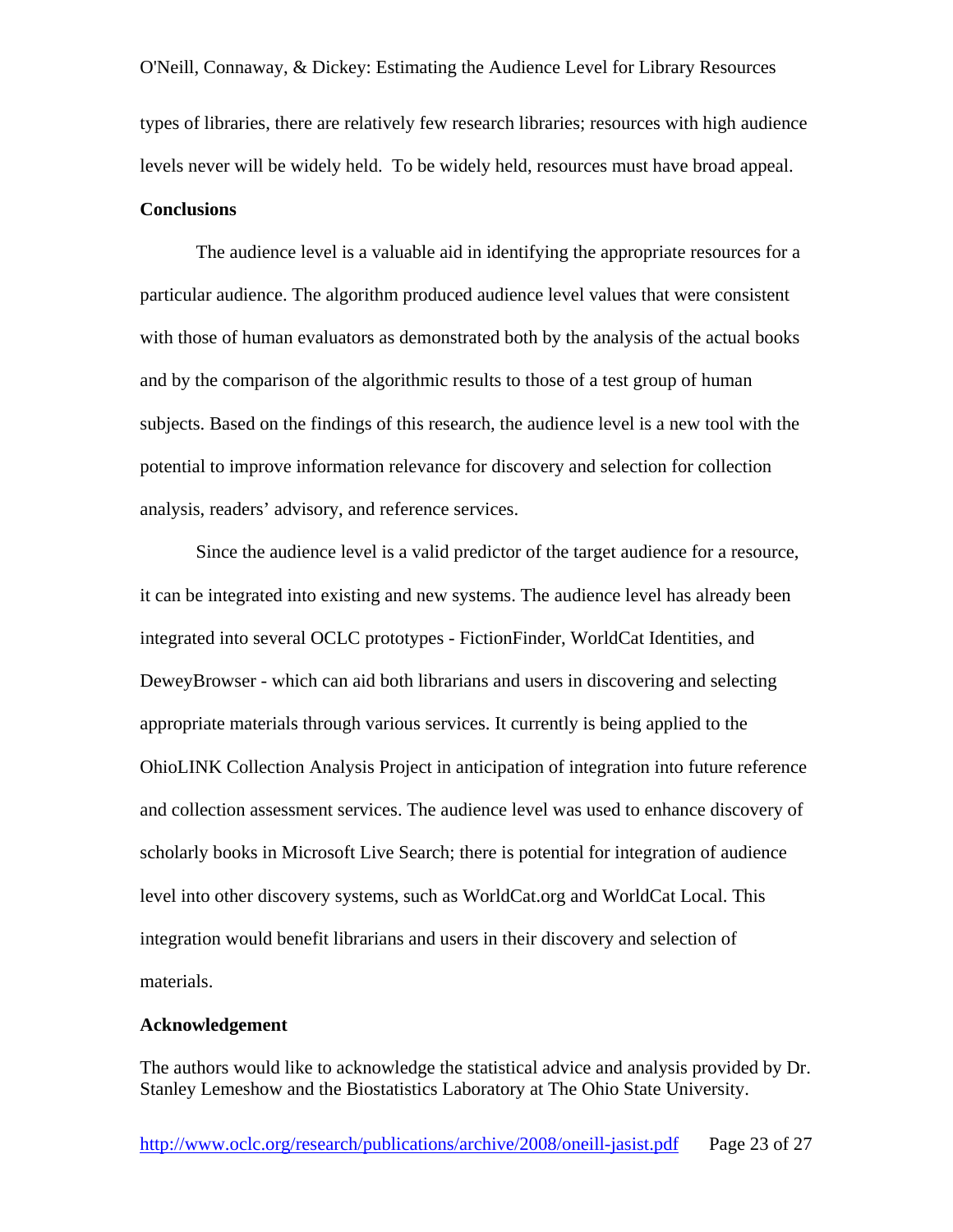## **References**

- *Amazon.com: Online shopping for electronics, apparel, books, computers, and more*. (n.d.). Accessed September 20, 2006 from [http://www.amazon.com.](http://www.amazon.com/)
- Association of College and Research Libraries. (1988). *Books for college libraries: A core collection of 50,000 titles*. 3rd ed. Chicago: American Library Association.
- Bernstein, J. H. (2006). From the ubiquitous to the nonexistent: A demographic study of OCLC WorldCat. *LRTS*, *50(2)*, 79-90.
- Bonk, W. J., & Magrill, M. J. (1979). *Building library collections*. 5<sup>th</sup> ed. Metuchen, NJ: Scarecrow Press.
- Budd, J. M. (1991, July). The utility of a recommended core list: An examination of *Books for College Libraries*, 3rd ed. *Journal of Academic Librarianship*, *17(3)*, 140-144.
- Calhoun, J. C. (1998, January). Gauging the reception of *Choice* reviews through online union catalog holdings. *LRTS*, *42(1)*, 21-43.
- Calhoun, J. C. (2001, July). Reviews, holdings and presses and publishers in academic library book acquisitions. *LRTS*, *45(3)*, 127-177.
- Carpenter, D. E., & Getz, M. (1995). Evaluation of library resources in the field of economics: A case study. *Collection Management*, *20(1/2)*, 49-89.
- Ciliberti, A. C. (1994, Winter). Collection evaluation and academic review: A pilot study using the OCLC/AMIGOS Collection Analysis CD. *Library Acquisitions: Practice and Theory*, *18(4)*, 431-445.
- Connaway, L. S. (2007). Mountains, valleys, and pathways: Serials users' needs and steps to meet them. Part I: Preliminary analysis of focus group and semistructured interviews at colleges and universities. *Serials Librarian*, *52(1/2)*, 223- 236.
- Connaway, L. S., O'Neill, E. T., & Prabha, C. (2006, July). Last copies: What's at risk? *College and Research Libraries*, *67(4)*, 370-379.
- Connaway, L. S., O'Neill, E. T., Prabha, C., & Snyder, C. (2004, October). *Estimating audience level of monographs using holding patterns in WorldCat*. Paper presented at the 3rd annual Library Research Seminar, Kansas City, MO. Accessed September 20, 2007 from [http://www.oclc.org/research/presentations/connaway/lrsIII\\_audience.ppt.](http://www.oclc.org/research/presentations/connaway/lrsIII_audience.ppt)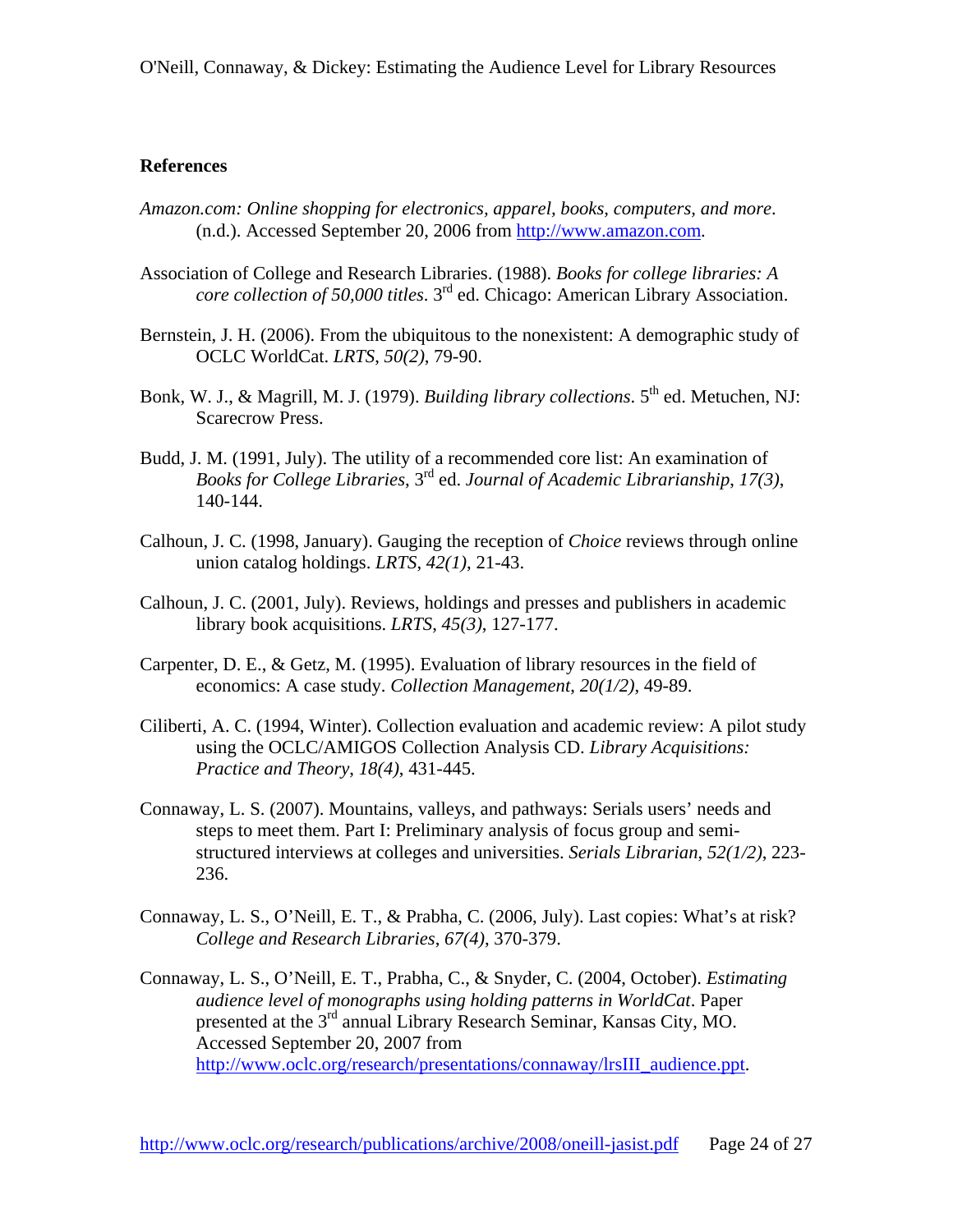- Gottlieb, J. (1994). *Collection assessment in music libraries*. MLA Technical Reports, 22. Canton, MA: Music Library Association.
- Gyeszky, S., Allen, G., & Smith, C. R. (1992). Achieving academic excellence in higher education through improved library research collections: Using OCLC/AMIGOS Collection Analysis CD for collection building. In *American libraries: Achieving excellence in higher education*, 197-206. Chicago: American Library Association.
- Harrell, J. (1992). Use of the OCLC/AMIGOS Collection Anlysis CD to determine comparative collection strength in English and American literature: A case study. *Technical Services Quarterly*, *9(3)*, 1-14.
- Hernon, P. (1992). *Statistics: A component of the research process*. Norwood, NJ: Ablex.
- Hickey, T., & Toves, J. (2005, April). FRBR work-set algorithm. Accessed Sept. 20, 2007 from<http://www.oclc.org/research/projects/frbr/default.htm>.
- IFLA Committee on the Functional Requirements for Bibliographic Records. 1998. FRBR final report. Munich: K. G. Saur. Accessed Sept. 20, 2007, from [http://www.ifla.org/VII/s13/wgfrbr/bibliography.htm.](http://www.ifla.org/VII/s13/wgfrbr/bibliography.htm)
- Joy, A. H. (1992). The OCLC/AMIGOS Collection Analysis CD: A unique tool for collection evaluation and development. *Resource Sharing and Information Networks*, *8(1)*, 23-45.
- Lavoie, B. F., Connaway, L. S., & O'Neill, E. T. (2007, April). Mapping WorldCat's digital landscape. *LRTS*, *51(2)*, 106-115.
- Lesniaski, D. (2004). Evaluating collections: A discussion and extension of *Brief tests of collection strength*. *College & Undergraduate Libraries*, *11(1)*, 11-24.
- Magrill, R. M. (1985). Evaluation by type of library. *Library Trends*, *33(3)*, 267-295.
- OCLC Online Computer Library Center, Inc. *Audience Level prototype*. (2006a). Retrieved September 20, 2007 from [http://www.oclc.org/research/researchworks/audience/default.htm#service#servic](http://www.oclc.org/research/researchworks/audience/default.htm#service#service) [e](http://www.oclc.org/research/researchworks/audience/default.htm#service#service).
- OCLC Online Computer Library Center, Inc. *WorldCat.org*. (2006b). Retrieved September 20, 2007 from [http://www.worldcat.org](http://www.worldcat.org/).
- O'Neill, E. T. (2003). Estimating the audience level of books from holding patterns. Paper presented at the ASIST 2003 Annual Conference, Long Beach, California, October 22, 2003.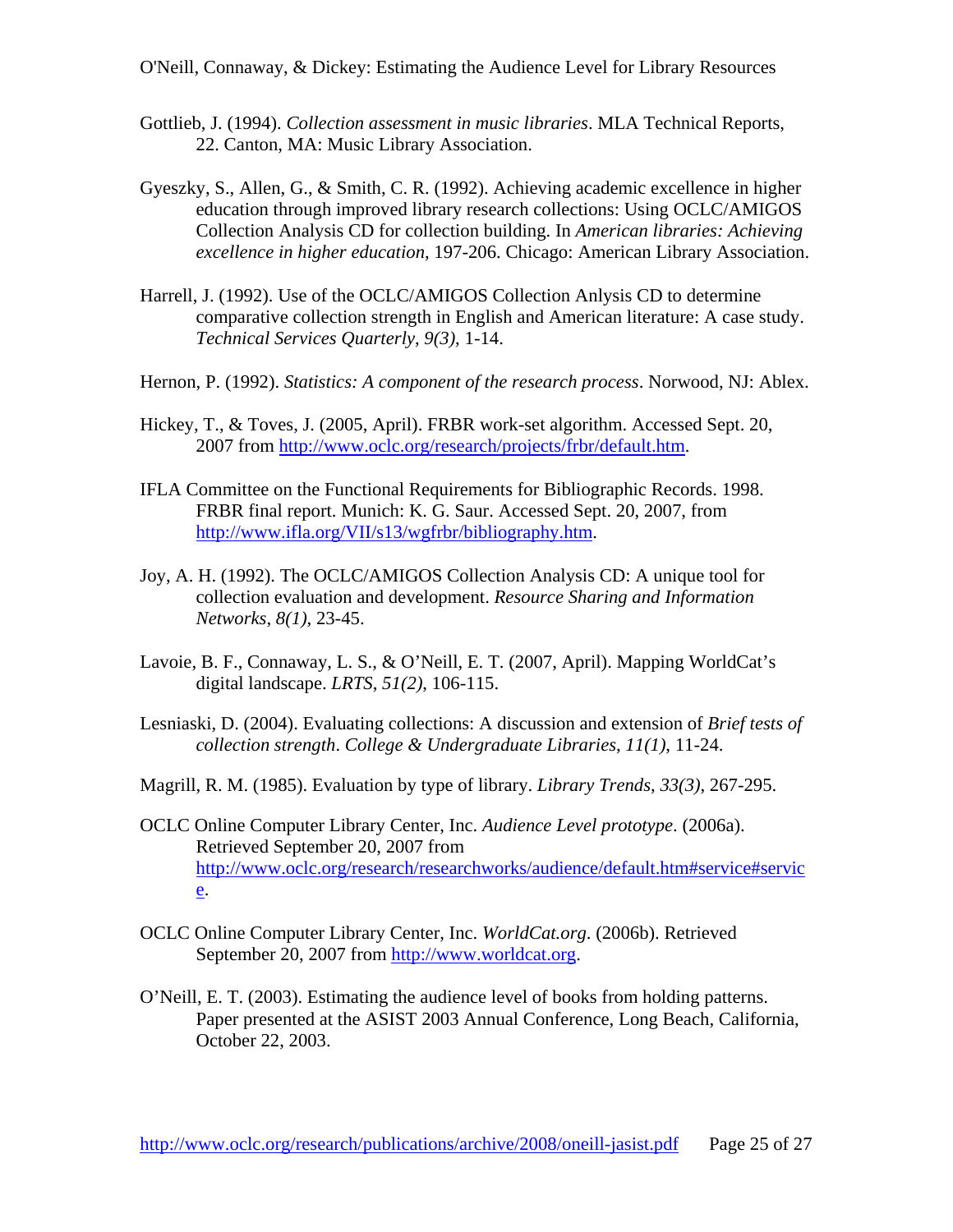- Perrault, A. M. (1995, Winter). The changing print resource base of academic libraries in the United States. *Journal of Education for Library and Information Science*, *36(4)*, 295-308.
- Perrault, A. M. (1999). National collecting trends: collection analysis methods and findings. *Library & Information Science Research*, *21(1)*, 47-67.
- Perrault, A. M. (2002). Global collective resources: A study of monographic bibliographic records in WorldCat. Retrieved September 20, 2007 from [http://www.oclc.org/research/grants/reports/perrault/intro.pdf.](http://www.oclc.org/research/grants/reports/perrault/intro.pdf)
- Phillips, L. L., & Williams, S. R. (2003). Collection development embraces the digital age: A review of the literature, 1997-2003. *LRTS*, *48(4)*, 273-299.
- Pisanski, J., & Žumer, M. (2007). Functional requirements for bibliographic records: An investigation of two prototypes. *Program: Electronic Library and Information Systems*, *41(4)*, 400-417.
- Schwartz, C. A. (1994, April). Empirical analysis of literature loss. *LRTS*, *38(2)*, 133- 138.
- Shonfeld, R. C., & Lavoie, B. F. (2006). Books without boundaries: A brief tour of the system-wide print book collection. *Journal of Electronic Publishing*, *9(2)*. Retrieved September 20, 2007 from [http://quod.lib.umich.edu/cgi/t/text/text](http://quod.lib.umich.edu/cgi/t/text/text-idx?c=jep;cc=jep;q1=Summer%202006;op2=and;op3=and;rgn=main;rgn1=citation;rgn2=title;rgn3=title;view=text;idno=3336451.0009.208;hi=0)[idx?c=jep;cc=jep;q1=Summer%202006;op2=and;op3=and;rgn=main;rgn1=citatio](http://quod.lib.umich.edu/cgi/t/text/text-idx?c=jep;cc=jep;q1=Summer%202006;op2=and;op3=and;rgn=main;rgn1=citation;rgn2=title;rgn3=title;view=text;idno=3336451.0009.208;hi=0) [n;rgn2=title;rgn3=title;view=text;idno=3336451.0009.208;hi=0.](http://quod.lib.umich.edu/cgi/t/text/text-idx?c=jep;cc=jep;q1=Summer%202006;op2=and;op3=and;rgn=main;rgn1=citation;rgn2=title;rgn3=title;view=text;idno=3336451.0009.208;hi=0)
- Senkevich, J. J., & Sweetland, J. H. (1996, Fall). Evaluating public library adult fiction: Can we define a core collection? *RQ*, *36(1)*, 103-117.
- Serebnick, J. (1992, July). Selection and holdings of small publishers' books in OCLC libraries, a study of the influence of reviews, publishers, and vendors. *Library Quarterly*, *62(3)*, 259-294.
- Serebnick, J., & Cullars, J. (1984). Find more like this: An analysis of reviews and library holdings of small publishers' books. *LRTS*, *28(1)*, 4-14.
- Shaw, D. (1991). An analysis of the relationship between book reviews and fiction holdings in OCLC. *Library & Information Science Research*, *31(2)*, 147-154.
- Sweetland, J. H., & Christiansen, P. G. (1997, March). Developing language and literature collections in academic libraries: A survey. *Journal of Academic Librarianship*, *23(2)*, 119-125.
- Twiss, T. M. (2001). A validation of *Brief Tests of Collection Strength*. *Collection Management*, *25(3)*, 23-37.